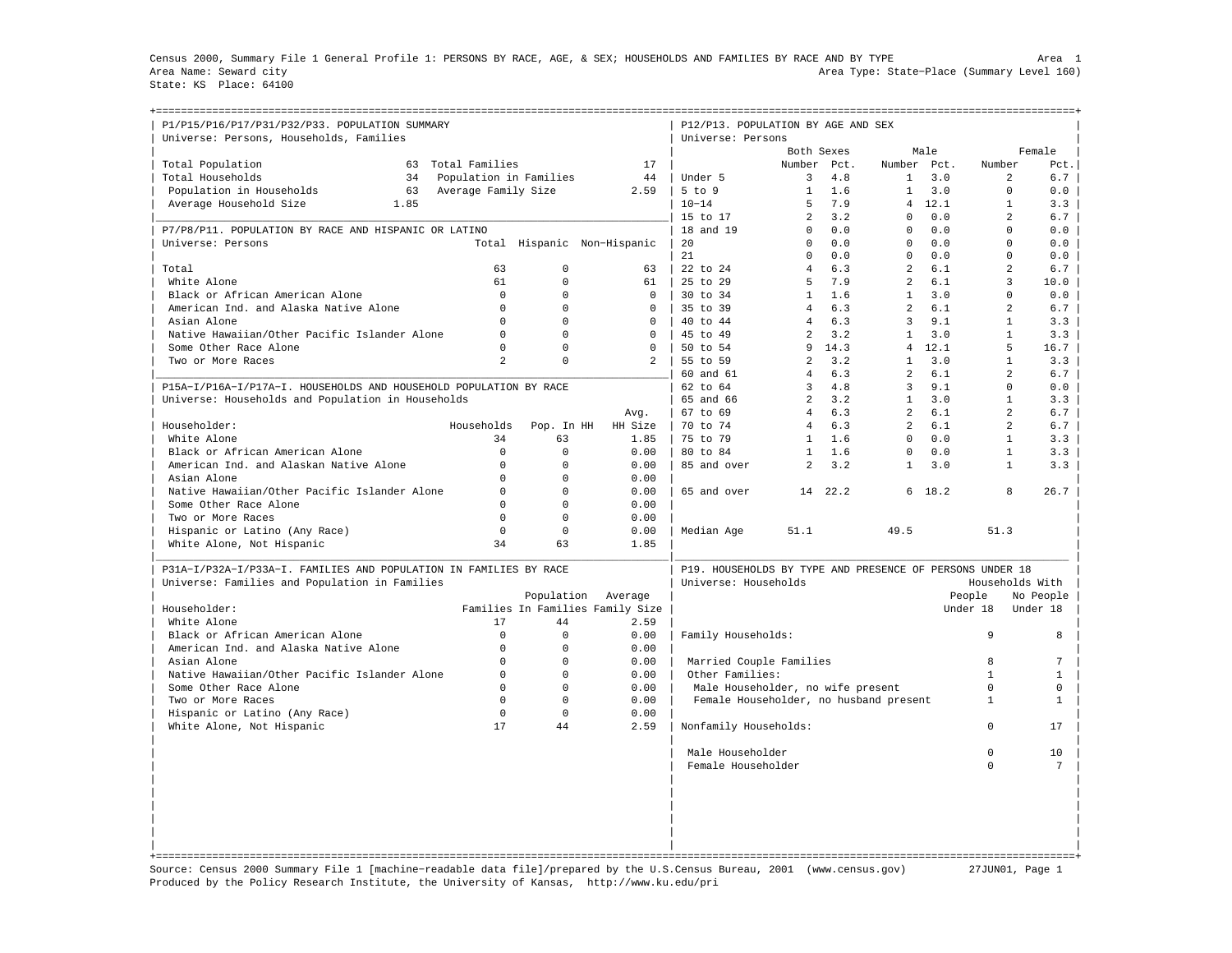State: KS Place: 64100

| P27/P30. RELATIONSHIP BY HOUSEHOLD TYPE<br>P34/P35. FAMILY TYPE BY PRESENCE AND AGE<br>P28. RELATIONSHIP BY HOUSEHOLD TYPE<br>OF OWN AND RELATED CHILDREN<br>Universe: Persons<br>FOR THE POPULATION UNDER 18<br>65 and Over   Universe: Persons under 18<br>Total<br>With Own With Related   Population in Households:<br>63<br>14<br>Children<br>Children<br>In Family Households:<br>44<br>6<br>Total:<br>11<br>Householder:<br>17<br>15<br>15<br>$\overline{3}$<br>In Households:<br>11<br>Own Children Under 18:<br>8<br>8<br>Male<br>14<br>3<br>Householder or Spouse<br>$\circ$<br>$\overline{3}$<br>3<br>$\overline{3}$<br>Related Child:<br>Under 6 Only<br>Female<br>$\Omega$<br>11<br>Under 6 and 6 to 17<br>$\Omega$<br>$\Omega$<br>1.5<br>3<br>Own Child:<br>11<br>Spouse<br>$7\overline{ }$<br>$7\overline{ }$<br>$\Omega$<br>No Own Children Under 18<br>$\Omega$<br>10<br>Parent<br>In Married Couple Family<br>12<br>In Other Family<br>child:<br>Natural born or adopted<br>12<br>(No Spouse Present):<br>1 <br>Male Householder, No Spouse Present<br>Male Householder<br>Step<br>$\Omega$<br>$\circ$<br>Own Children Under 18:<br>$\circ$<br>$\Omega$<br>Grandchild<br>$\Omega$<br>Female Householder<br>$\mathbf{1}$<br>$\circ$<br>$\Omega$<br>Brother or Sister<br>$\Omega$<br>Other Relatives:<br>$\circ$<br>Under 6<br>$\Omega$<br>Other relatives<br>Under 6 and 6 to 17<br>$\Omega$<br>$\Omega$<br>$\Omega$<br>Grandchild<br>0<br>$\Omega$<br>No Own Children Under 18<br>$\Omega$<br>Nonrelatives<br>$\Omega$<br>Other relatives<br>$\Omega$<br>$\mathbf 0$<br>In Nonfamily Households:<br>19<br>Nonrelatives<br>Female Householder, No Spouse Present<br>8<br>$\mathbf 0$<br>Male Householder:<br>10<br>Own Children Under 18:<br>$\mathbf{1}$<br>$\mathbf{1}$<br>3<br>In Group Quarters<br>$\overline{0}$<br>$\mathsf{Q}$<br>$\mathbf{1}$<br>Living alone<br>Under 6 Only<br>$\mathbf{1}$<br>3<br>Institutional<br>$\mathbf 0$<br>$\Omega$<br>$\Omega$<br>Under 6 and 6 to 17<br>Not living alone<br>$\overline{1}$<br>Noninstitutional<br>0<br>0<br>$7\overline{ }$<br>No Own Children Under 18<br>$\mathbf{1}$<br>$\mathbf{1}$<br>Female Householder:<br>5<br>Living alone<br>6<br>5<br>$\mathbf{1}$<br>Not living alone<br>$\Omega$<br>P18. HOUSEHOLD SIZE, HOUSEHOLD TYPE<br>$\overline{a}$<br>Nonrelatives<br>0<br>AND PRESENCE OF OWN CHILDREN<br>Universe: Households<br>P21. HOUSEHOLD TYPE BY AGE OF HOUSEHOLDER<br>Pop. in Group Ouarters:<br>$\Omega$<br>$\Omega$<br>Institutional<br>1-Person Households:<br>Universe: Households<br>$\Omega$<br>$\mathbf 0$<br>15<br>Male Householder<br>Noninstitutional<br>$\Omega$<br>$\Omega$<br>9 <sup>1</sup><br>Female Householder<br>Family<br>Nonfamily<br>6<br>Householder Age:<br>Households Households<br>2 or More Person Households:<br>19<br>$\Omega$<br>PCT14. HOUSEHOLDS BY SEX OF UNMARRIED PARTNERS<br>Family Households:<br>17<br>15 to 24<br>$\mathbf{1}$<br>$\overline{4}$<br>$\Omega$<br>Universe: Households<br>25 to 34<br>Married couple families:<br>15<br>35 to 44<br>2<br>$\overline{3}$<br>With Own Child. Under 18<br>8<br>5<br>$\overline{a}$<br>45 to 54<br>Unmarried Partner Households:<br>$\overline{a}$<br>7<br>No Own Child. Under 18<br>55 to 64<br>$\overline{3}$<br>3<br>Male householder and male partner<br>$\Omega$<br>Other Families<br>3<br>65 to 74<br>$\overline{4}$<br>Male householder and female partner<br>$\mathbf{1}$<br>(No spouse present):<br>$\overline{2}$<br>$\Omega$<br>$\overline{a}$<br>75 to 84<br>Female householder and female partner<br>$\Omega$<br>Male Householder:<br>$\circ$<br>85 and over<br>$\Omega$<br>$\overline{a}$<br>Female householder and male partner<br>$\mathbf{1}$<br>With Own Child. Under 18<br>$\circ$<br>All Other Households<br>32<br>No Own Child. Under 18<br>0<br>Female Householder<br>$\overline{a}$<br>With Own Child. Under 18<br>$\vert$ 1<br>No Own Child. Under 18<br>$\mathbf{1}$<br>Nonfamily Households:<br>$\overline{a}$<br>Male Householder<br>1<br>Female Householder<br>$\mathbf{1}$ |                          |  |  |  |  |
|-----------------------------------------------------------------------------------------------------------------------------------------------------------------------------------------------------------------------------------------------------------------------------------------------------------------------------------------------------------------------------------------------------------------------------------------------------------------------------------------------------------------------------------------------------------------------------------------------------------------------------------------------------------------------------------------------------------------------------------------------------------------------------------------------------------------------------------------------------------------------------------------------------------------------------------------------------------------------------------------------------------------------------------------------------------------------------------------------------------------------------------------------------------------------------------------------------------------------------------------------------------------------------------------------------------------------------------------------------------------------------------------------------------------------------------------------------------------------------------------------------------------------------------------------------------------------------------------------------------------------------------------------------------------------------------------------------------------------------------------------------------------------------------------------------------------------------------------------------------------------------------------------------------------------------------------------------------------------------------------------------------------------------------------------------------------------------------------------------------------------------------------------------------------------------------------------------------------------------------------------------------------------------------------------------------------------------------------------------------------------------------------------------------------------------------------------------------------------------------------------------------------------------------------------------------------------------------------------------------------------------------------------------------------------------------------------------------------------------------------------------------------------------------------------------------------------------------------------------------------------------------------------------------------------------------------------------------------------------------------------------------------------------------------------------------------------------------------------------------------------------------------------------------------------------------------------------------------------------------------------------------------------------------------------------------------------------------------------------------------------------------------------------------------------------------------------------------------------------------------------------------------------------------------------------------------------------------------------------------------------------------------------------------------------------------------------------------------------------------------------------------------------------------------------------------------------------------------------------------------------------------------------------------------------------------------------------------------------------------------------------------------------------------------------------------------------------|--------------------------|--|--|--|--|
|                                                                                                                                                                                                                                                                                                                                                                                                                                                                                                                                                                                                                                                                                                                                                                                                                                                                                                                                                                                                                                                                                                                                                                                                                                                                                                                                                                                                                                                                                                                                                                                                                                                                                                                                                                                                                                                                                                                                                                                                                                                                                                                                                                                                                                                                                                                                                                                                                                                                                                                                                                                                                                                                                                                                                                                                                                                                                                                                                                                                                                                                                                                                                                                                                                                                                                                                                                                                                                                                                                                                                                                                                                                                                                                                                                                                                                                                                                                                                                                                                                                                             |                          |  |  |  |  |
|                                                                                                                                                                                                                                                                                                                                                                                                                                                                                                                                                                                                                                                                                                                                                                                                                                                                                                                                                                                                                                                                                                                                                                                                                                                                                                                                                                                                                                                                                                                                                                                                                                                                                                                                                                                                                                                                                                                                                                                                                                                                                                                                                                                                                                                                                                                                                                                                                                                                                                                                                                                                                                                                                                                                                                                                                                                                                                                                                                                                                                                                                                                                                                                                                                                                                                                                                                                                                                                                                                                                                                                                                                                                                                                                                                                                                                                                                                                                                                                                                                                                             |                          |  |  |  |  |
|                                                                                                                                                                                                                                                                                                                                                                                                                                                                                                                                                                                                                                                                                                                                                                                                                                                                                                                                                                                                                                                                                                                                                                                                                                                                                                                                                                                                                                                                                                                                                                                                                                                                                                                                                                                                                                                                                                                                                                                                                                                                                                                                                                                                                                                                                                                                                                                                                                                                                                                                                                                                                                                                                                                                                                                                                                                                                                                                                                                                                                                                                                                                                                                                                                                                                                                                                                                                                                                                                                                                                                                                                                                                                                                                                                                                                                                                                                                                                                                                                                                                             | Universe: Families       |  |  |  |  |
|                                                                                                                                                                                                                                                                                                                                                                                                                                                                                                                                                                                                                                                                                                                                                                                                                                                                                                                                                                                                                                                                                                                                                                                                                                                                                                                                                                                                                                                                                                                                                                                                                                                                                                                                                                                                                                                                                                                                                                                                                                                                                                                                                                                                                                                                                                                                                                                                                                                                                                                                                                                                                                                                                                                                                                                                                                                                                                                                                                                                                                                                                                                                                                                                                                                                                                                                                                                                                                                                                                                                                                                                                                                                                                                                                                                                                                                                                                                                                                                                                                                                             |                          |  |  |  |  |
|                                                                                                                                                                                                                                                                                                                                                                                                                                                                                                                                                                                                                                                                                                                                                                                                                                                                                                                                                                                                                                                                                                                                                                                                                                                                                                                                                                                                                                                                                                                                                                                                                                                                                                                                                                                                                                                                                                                                                                                                                                                                                                                                                                                                                                                                                                                                                                                                                                                                                                                                                                                                                                                                                                                                                                                                                                                                                                                                                                                                                                                                                                                                                                                                                                                                                                                                                                                                                                                                                                                                                                                                                                                                                                                                                                                                                                                                                                                                                                                                                                                                             |                          |  |  |  |  |
|                                                                                                                                                                                                                                                                                                                                                                                                                                                                                                                                                                                                                                                                                                                                                                                                                                                                                                                                                                                                                                                                                                                                                                                                                                                                                                                                                                                                                                                                                                                                                                                                                                                                                                                                                                                                                                                                                                                                                                                                                                                                                                                                                                                                                                                                                                                                                                                                                                                                                                                                                                                                                                                                                                                                                                                                                                                                                                                                                                                                                                                                                                                                                                                                                                                                                                                                                                                                                                                                                                                                                                                                                                                                                                                                                                                                                                                                                                                                                                                                                                                                             | Married Couple Families: |  |  |  |  |
|                                                                                                                                                                                                                                                                                                                                                                                                                                                                                                                                                                                                                                                                                                                                                                                                                                                                                                                                                                                                                                                                                                                                                                                                                                                                                                                                                                                                                                                                                                                                                                                                                                                                                                                                                                                                                                                                                                                                                                                                                                                                                                                                                                                                                                                                                                                                                                                                                                                                                                                                                                                                                                                                                                                                                                                                                                                                                                                                                                                                                                                                                                                                                                                                                                                                                                                                                                                                                                                                                                                                                                                                                                                                                                                                                                                                                                                                                                                                                                                                                                                                             |                          |  |  |  |  |
|                                                                                                                                                                                                                                                                                                                                                                                                                                                                                                                                                                                                                                                                                                                                                                                                                                                                                                                                                                                                                                                                                                                                                                                                                                                                                                                                                                                                                                                                                                                                                                                                                                                                                                                                                                                                                                                                                                                                                                                                                                                                                                                                                                                                                                                                                                                                                                                                                                                                                                                                                                                                                                                                                                                                                                                                                                                                                                                                                                                                                                                                                                                                                                                                                                                                                                                                                                                                                                                                                                                                                                                                                                                                                                                                                                                                                                                                                                                                                                                                                                                                             |                          |  |  |  |  |
|                                                                                                                                                                                                                                                                                                                                                                                                                                                                                                                                                                                                                                                                                                                                                                                                                                                                                                                                                                                                                                                                                                                                                                                                                                                                                                                                                                                                                                                                                                                                                                                                                                                                                                                                                                                                                                                                                                                                                                                                                                                                                                                                                                                                                                                                                                                                                                                                                                                                                                                                                                                                                                                                                                                                                                                                                                                                                                                                                                                                                                                                                                                                                                                                                                                                                                                                                                                                                                                                                                                                                                                                                                                                                                                                                                                                                                                                                                                                                                                                                                                                             |                          |  |  |  |  |
|                                                                                                                                                                                                                                                                                                                                                                                                                                                                                                                                                                                                                                                                                                                                                                                                                                                                                                                                                                                                                                                                                                                                                                                                                                                                                                                                                                                                                                                                                                                                                                                                                                                                                                                                                                                                                                                                                                                                                                                                                                                                                                                                                                                                                                                                                                                                                                                                                                                                                                                                                                                                                                                                                                                                                                                                                                                                                                                                                                                                                                                                                                                                                                                                                                                                                                                                                                                                                                                                                                                                                                                                                                                                                                                                                                                                                                                                                                                                                                                                                                                                             |                          |  |  |  |  |
|                                                                                                                                                                                                                                                                                                                                                                                                                                                                                                                                                                                                                                                                                                                                                                                                                                                                                                                                                                                                                                                                                                                                                                                                                                                                                                                                                                                                                                                                                                                                                                                                                                                                                                                                                                                                                                                                                                                                                                                                                                                                                                                                                                                                                                                                                                                                                                                                                                                                                                                                                                                                                                                                                                                                                                                                                                                                                                                                                                                                                                                                                                                                                                                                                                                                                                                                                                                                                                                                                                                                                                                                                                                                                                                                                                                                                                                                                                                                                                                                                                                                             |                          |  |  |  |  |
|                                                                                                                                                                                                                                                                                                                                                                                                                                                                                                                                                                                                                                                                                                                                                                                                                                                                                                                                                                                                                                                                                                                                                                                                                                                                                                                                                                                                                                                                                                                                                                                                                                                                                                                                                                                                                                                                                                                                                                                                                                                                                                                                                                                                                                                                                                                                                                                                                                                                                                                                                                                                                                                                                                                                                                                                                                                                                                                                                                                                                                                                                                                                                                                                                                                                                                                                                                                                                                                                                                                                                                                                                                                                                                                                                                                                                                                                                                                                                                                                                                                                             | Other Families:          |  |  |  |  |
|                                                                                                                                                                                                                                                                                                                                                                                                                                                                                                                                                                                                                                                                                                                                                                                                                                                                                                                                                                                                                                                                                                                                                                                                                                                                                                                                                                                                                                                                                                                                                                                                                                                                                                                                                                                                                                                                                                                                                                                                                                                                                                                                                                                                                                                                                                                                                                                                                                                                                                                                                                                                                                                                                                                                                                                                                                                                                                                                                                                                                                                                                                                                                                                                                                                                                                                                                                                                                                                                                                                                                                                                                                                                                                                                                                                                                                                                                                                                                                                                                                                                             |                          |  |  |  |  |
|                                                                                                                                                                                                                                                                                                                                                                                                                                                                                                                                                                                                                                                                                                                                                                                                                                                                                                                                                                                                                                                                                                                                                                                                                                                                                                                                                                                                                                                                                                                                                                                                                                                                                                                                                                                                                                                                                                                                                                                                                                                                                                                                                                                                                                                                                                                                                                                                                                                                                                                                                                                                                                                                                                                                                                                                                                                                                                                                                                                                                                                                                                                                                                                                                                                                                                                                                                                                                                                                                                                                                                                                                                                                                                                                                                                                                                                                                                                                                                                                                                                                             |                          |  |  |  |  |
|                                                                                                                                                                                                                                                                                                                                                                                                                                                                                                                                                                                                                                                                                                                                                                                                                                                                                                                                                                                                                                                                                                                                                                                                                                                                                                                                                                                                                                                                                                                                                                                                                                                                                                                                                                                                                                                                                                                                                                                                                                                                                                                                                                                                                                                                                                                                                                                                                                                                                                                                                                                                                                                                                                                                                                                                                                                                                                                                                                                                                                                                                                                                                                                                                                                                                                                                                                                                                                                                                                                                                                                                                                                                                                                                                                                                                                                                                                                                                                                                                                                                             |                          |  |  |  |  |
|                                                                                                                                                                                                                                                                                                                                                                                                                                                                                                                                                                                                                                                                                                                                                                                                                                                                                                                                                                                                                                                                                                                                                                                                                                                                                                                                                                                                                                                                                                                                                                                                                                                                                                                                                                                                                                                                                                                                                                                                                                                                                                                                                                                                                                                                                                                                                                                                                                                                                                                                                                                                                                                                                                                                                                                                                                                                                                                                                                                                                                                                                                                                                                                                                                                                                                                                                                                                                                                                                                                                                                                                                                                                                                                                                                                                                                                                                                                                                                                                                                                                             |                          |  |  |  |  |
|                                                                                                                                                                                                                                                                                                                                                                                                                                                                                                                                                                                                                                                                                                                                                                                                                                                                                                                                                                                                                                                                                                                                                                                                                                                                                                                                                                                                                                                                                                                                                                                                                                                                                                                                                                                                                                                                                                                                                                                                                                                                                                                                                                                                                                                                                                                                                                                                                                                                                                                                                                                                                                                                                                                                                                                                                                                                                                                                                                                                                                                                                                                                                                                                                                                                                                                                                                                                                                                                                                                                                                                                                                                                                                                                                                                                                                                                                                                                                                                                                                                                             |                          |  |  |  |  |
|                                                                                                                                                                                                                                                                                                                                                                                                                                                                                                                                                                                                                                                                                                                                                                                                                                                                                                                                                                                                                                                                                                                                                                                                                                                                                                                                                                                                                                                                                                                                                                                                                                                                                                                                                                                                                                                                                                                                                                                                                                                                                                                                                                                                                                                                                                                                                                                                                                                                                                                                                                                                                                                                                                                                                                                                                                                                                                                                                                                                                                                                                                                                                                                                                                                                                                                                                                                                                                                                                                                                                                                                                                                                                                                                                                                                                                                                                                                                                                                                                                                                             |                          |  |  |  |  |
|                                                                                                                                                                                                                                                                                                                                                                                                                                                                                                                                                                                                                                                                                                                                                                                                                                                                                                                                                                                                                                                                                                                                                                                                                                                                                                                                                                                                                                                                                                                                                                                                                                                                                                                                                                                                                                                                                                                                                                                                                                                                                                                                                                                                                                                                                                                                                                                                                                                                                                                                                                                                                                                                                                                                                                                                                                                                                                                                                                                                                                                                                                                                                                                                                                                                                                                                                                                                                                                                                                                                                                                                                                                                                                                                                                                                                                                                                                                                                                                                                                                                             |                          |  |  |  |  |
|                                                                                                                                                                                                                                                                                                                                                                                                                                                                                                                                                                                                                                                                                                                                                                                                                                                                                                                                                                                                                                                                                                                                                                                                                                                                                                                                                                                                                                                                                                                                                                                                                                                                                                                                                                                                                                                                                                                                                                                                                                                                                                                                                                                                                                                                                                                                                                                                                                                                                                                                                                                                                                                                                                                                                                                                                                                                                                                                                                                                                                                                                                                                                                                                                                                                                                                                                                                                                                                                                                                                                                                                                                                                                                                                                                                                                                                                                                                                                                                                                                                                             |                          |  |  |  |  |
|                                                                                                                                                                                                                                                                                                                                                                                                                                                                                                                                                                                                                                                                                                                                                                                                                                                                                                                                                                                                                                                                                                                                                                                                                                                                                                                                                                                                                                                                                                                                                                                                                                                                                                                                                                                                                                                                                                                                                                                                                                                                                                                                                                                                                                                                                                                                                                                                                                                                                                                                                                                                                                                                                                                                                                                                                                                                                                                                                                                                                                                                                                                                                                                                                                                                                                                                                                                                                                                                                                                                                                                                                                                                                                                                                                                                                                                                                                                                                                                                                                                                             |                          |  |  |  |  |
|                                                                                                                                                                                                                                                                                                                                                                                                                                                                                                                                                                                                                                                                                                                                                                                                                                                                                                                                                                                                                                                                                                                                                                                                                                                                                                                                                                                                                                                                                                                                                                                                                                                                                                                                                                                                                                                                                                                                                                                                                                                                                                                                                                                                                                                                                                                                                                                                                                                                                                                                                                                                                                                                                                                                                                                                                                                                                                                                                                                                                                                                                                                                                                                                                                                                                                                                                                                                                                                                                                                                                                                                                                                                                                                                                                                                                                                                                                                                                                                                                                                                             |                          |  |  |  |  |
|                                                                                                                                                                                                                                                                                                                                                                                                                                                                                                                                                                                                                                                                                                                                                                                                                                                                                                                                                                                                                                                                                                                                                                                                                                                                                                                                                                                                                                                                                                                                                                                                                                                                                                                                                                                                                                                                                                                                                                                                                                                                                                                                                                                                                                                                                                                                                                                                                                                                                                                                                                                                                                                                                                                                                                                                                                                                                                                                                                                                                                                                                                                                                                                                                                                                                                                                                                                                                                                                                                                                                                                                                                                                                                                                                                                                                                                                                                                                                                                                                                                                             |                          |  |  |  |  |
|                                                                                                                                                                                                                                                                                                                                                                                                                                                                                                                                                                                                                                                                                                                                                                                                                                                                                                                                                                                                                                                                                                                                                                                                                                                                                                                                                                                                                                                                                                                                                                                                                                                                                                                                                                                                                                                                                                                                                                                                                                                                                                                                                                                                                                                                                                                                                                                                                                                                                                                                                                                                                                                                                                                                                                                                                                                                                                                                                                                                                                                                                                                                                                                                                                                                                                                                                                                                                                                                                                                                                                                                                                                                                                                                                                                                                                                                                                                                                                                                                                                                             |                          |  |  |  |  |
|                                                                                                                                                                                                                                                                                                                                                                                                                                                                                                                                                                                                                                                                                                                                                                                                                                                                                                                                                                                                                                                                                                                                                                                                                                                                                                                                                                                                                                                                                                                                                                                                                                                                                                                                                                                                                                                                                                                                                                                                                                                                                                                                                                                                                                                                                                                                                                                                                                                                                                                                                                                                                                                                                                                                                                                                                                                                                                                                                                                                                                                                                                                                                                                                                                                                                                                                                                                                                                                                                                                                                                                                                                                                                                                                                                                                                                                                                                                                                                                                                                                                             |                          |  |  |  |  |
|                                                                                                                                                                                                                                                                                                                                                                                                                                                                                                                                                                                                                                                                                                                                                                                                                                                                                                                                                                                                                                                                                                                                                                                                                                                                                                                                                                                                                                                                                                                                                                                                                                                                                                                                                                                                                                                                                                                                                                                                                                                                                                                                                                                                                                                                                                                                                                                                                                                                                                                                                                                                                                                                                                                                                                                                                                                                                                                                                                                                                                                                                                                                                                                                                                                                                                                                                                                                                                                                                                                                                                                                                                                                                                                                                                                                                                                                                                                                                                                                                                                                             |                          |  |  |  |  |
|                                                                                                                                                                                                                                                                                                                                                                                                                                                                                                                                                                                                                                                                                                                                                                                                                                                                                                                                                                                                                                                                                                                                                                                                                                                                                                                                                                                                                                                                                                                                                                                                                                                                                                                                                                                                                                                                                                                                                                                                                                                                                                                                                                                                                                                                                                                                                                                                                                                                                                                                                                                                                                                                                                                                                                                                                                                                                                                                                                                                                                                                                                                                                                                                                                                                                                                                                                                                                                                                                                                                                                                                                                                                                                                                                                                                                                                                                                                                                                                                                                                                             |                          |  |  |  |  |
|                                                                                                                                                                                                                                                                                                                                                                                                                                                                                                                                                                                                                                                                                                                                                                                                                                                                                                                                                                                                                                                                                                                                                                                                                                                                                                                                                                                                                                                                                                                                                                                                                                                                                                                                                                                                                                                                                                                                                                                                                                                                                                                                                                                                                                                                                                                                                                                                                                                                                                                                                                                                                                                                                                                                                                                                                                                                                                                                                                                                                                                                                                                                                                                                                                                                                                                                                                                                                                                                                                                                                                                                                                                                                                                                                                                                                                                                                                                                                                                                                                                                             |                          |  |  |  |  |
|                                                                                                                                                                                                                                                                                                                                                                                                                                                                                                                                                                                                                                                                                                                                                                                                                                                                                                                                                                                                                                                                                                                                                                                                                                                                                                                                                                                                                                                                                                                                                                                                                                                                                                                                                                                                                                                                                                                                                                                                                                                                                                                                                                                                                                                                                                                                                                                                                                                                                                                                                                                                                                                                                                                                                                                                                                                                                                                                                                                                                                                                                                                                                                                                                                                                                                                                                                                                                                                                                                                                                                                                                                                                                                                                                                                                                                                                                                                                                                                                                                                                             |                          |  |  |  |  |
|                                                                                                                                                                                                                                                                                                                                                                                                                                                                                                                                                                                                                                                                                                                                                                                                                                                                                                                                                                                                                                                                                                                                                                                                                                                                                                                                                                                                                                                                                                                                                                                                                                                                                                                                                                                                                                                                                                                                                                                                                                                                                                                                                                                                                                                                                                                                                                                                                                                                                                                                                                                                                                                                                                                                                                                                                                                                                                                                                                                                                                                                                                                                                                                                                                                                                                                                                                                                                                                                                                                                                                                                                                                                                                                                                                                                                                                                                                                                                                                                                                                                             |                          |  |  |  |  |
|                                                                                                                                                                                                                                                                                                                                                                                                                                                                                                                                                                                                                                                                                                                                                                                                                                                                                                                                                                                                                                                                                                                                                                                                                                                                                                                                                                                                                                                                                                                                                                                                                                                                                                                                                                                                                                                                                                                                                                                                                                                                                                                                                                                                                                                                                                                                                                                                                                                                                                                                                                                                                                                                                                                                                                                                                                                                                                                                                                                                                                                                                                                                                                                                                                                                                                                                                                                                                                                                                                                                                                                                                                                                                                                                                                                                                                                                                                                                                                                                                                                                             |                          |  |  |  |  |
|                                                                                                                                                                                                                                                                                                                                                                                                                                                                                                                                                                                                                                                                                                                                                                                                                                                                                                                                                                                                                                                                                                                                                                                                                                                                                                                                                                                                                                                                                                                                                                                                                                                                                                                                                                                                                                                                                                                                                                                                                                                                                                                                                                                                                                                                                                                                                                                                                                                                                                                                                                                                                                                                                                                                                                                                                                                                                                                                                                                                                                                                                                                                                                                                                                                                                                                                                                                                                                                                                                                                                                                                                                                                                                                                                                                                                                                                                                                                                                                                                                                                             |                          |  |  |  |  |
|                                                                                                                                                                                                                                                                                                                                                                                                                                                                                                                                                                                                                                                                                                                                                                                                                                                                                                                                                                                                                                                                                                                                                                                                                                                                                                                                                                                                                                                                                                                                                                                                                                                                                                                                                                                                                                                                                                                                                                                                                                                                                                                                                                                                                                                                                                                                                                                                                                                                                                                                                                                                                                                                                                                                                                                                                                                                                                                                                                                                                                                                                                                                                                                                                                                                                                                                                                                                                                                                                                                                                                                                                                                                                                                                                                                                                                                                                                                                                                                                                                                                             |                          |  |  |  |  |
|                                                                                                                                                                                                                                                                                                                                                                                                                                                                                                                                                                                                                                                                                                                                                                                                                                                                                                                                                                                                                                                                                                                                                                                                                                                                                                                                                                                                                                                                                                                                                                                                                                                                                                                                                                                                                                                                                                                                                                                                                                                                                                                                                                                                                                                                                                                                                                                                                                                                                                                                                                                                                                                                                                                                                                                                                                                                                                                                                                                                                                                                                                                                                                                                                                                                                                                                                                                                                                                                                                                                                                                                                                                                                                                                                                                                                                                                                                                                                                                                                                                                             |                          |  |  |  |  |
|                                                                                                                                                                                                                                                                                                                                                                                                                                                                                                                                                                                                                                                                                                                                                                                                                                                                                                                                                                                                                                                                                                                                                                                                                                                                                                                                                                                                                                                                                                                                                                                                                                                                                                                                                                                                                                                                                                                                                                                                                                                                                                                                                                                                                                                                                                                                                                                                                                                                                                                                                                                                                                                                                                                                                                                                                                                                                                                                                                                                                                                                                                                                                                                                                                                                                                                                                                                                                                                                                                                                                                                                                                                                                                                                                                                                                                                                                                                                                                                                                                                                             |                          |  |  |  |  |
|                                                                                                                                                                                                                                                                                                                                                                                                                                                                                                                                                                                                                                                                                                                                                                                                                                                                                                                                                                                                                                                                                                                                                                                                                                                                                                                                                                                                                                                                                                                                                                                                                                                                                                                                                                                                                                                                                                                                                                                                                                                                                                                                                                                                                                                                                                                                                                                                                                                                                                                                                                                                                                                                                                                                                                                                                                                                                                                                                                                                                                                                                                                                                                                                                                                                                                                                                                                                                                                                                                                                                                                                                                                                                                                                                                                                                                                                                                                                                                                                                                                                             |                          |  |  |  |  |
|                                                                                                                                                                                                                                                                                                                                                                                                                                                                                                                                                                                                                                                                                                                                                                                                                                                                                                                                                                                                                                                                                                                                                                                                                                                                                                                                                                                                                                                                                                                                                                                                                                                                                                                                                                                                                                                                                                                                                                                                                                                                                                                                                                                                                                                                                                                                                                                                                                                                                                                                                                                                                                                                                                                                                                                                                                                                                                                                                                                                                                                                                                                                                                                                                                                                                                                                                                                                                                                                                                                                                                                                                                                                                                                                                                                                                                                                                                                                                                                                                                                                             |                          |  |  |  |  |
|                                                                                                                                                                                                                                                                                                                                                                                                                                                                                                                                                                                                                                                                                                                                                                                                                                                                                                                                                                                                                                                                                                                                                                                                                                                                                                                                                                                                                                                                                                                                                                                                                                                                                                                                                                                                                                                                                                                                                                                                                                                                                                                                                                                                                                                                                                                                                                                                                                                                                                                                                                                                                                                                                                                                                                                                                                                                                                                                                                                                                                                                                                                                                                                                                                                                                                                                                                                                                                                                                                                                                                                                                                                                                                                                                                                                                                                                                                                                                                                                                                                                             |                          |  |  |  |  |
|                                                                                                                                                                                                                                                                                                                                                                                                                                                                                                                                                                                                                                                                                                                                                                                                                                                                                                                                                                                                                                                                                                                                                                                                                                                                                                                                                                                                                                                                                                                                                                                                                                                                                                                                                                                                                                                                                                                                                                                                                                                                                                                                                                                                                                                                                                                                                                                                                                                                                                                                                                                                                                                                                                                                                                                                                                                                                                                                                                                                                                                                                                                                                                                                                                                                                                                                                                                                                                                                                                                                                                                                                                                                                                                                                                                                                                                                                                                                                                                                                                                                             |                          |  |  |  |  |
|                                                                                                                                                                                                                                                                                                                                                                                                                                                                                                                                                                                                                                                                                                                                                                                                                                                                                                                                                                                                                                                                                                                                                                                                                                                                                                                                                                                                                                                                                                                                                                                                                                                                                                                                                                                                                                                                                                                                                                                                                                                                                                                                                                                                                                                                                                                                                                                                                                                                                                                                                                                                                                                                                                                                                                                                                                                                                                                                                                                                                                                                                                                                                                                                                                                                                                                                                                                                                                                                                                                                                                                                                                                                                                                                                                                                                                                                                                                                                                                                                                                                             |                          |  |  |  |  |
|                                                                                                                                                                                                                                                                                                                                                                                                                                                                                                                                                                                                                                                                                                                                                                                                                                                                                                                                                                                                                                                                                                                                                                                                                                                                                                                                                                                                                                                                                                                                                                                                                                                                                                                                                                                                                                                                                                                                                                                                                                                                                                                                                                                                                                                                                                                                                                                                                                                                                                                                                                                                                                                                                                                                                                                                                                                                                                                                                                                                                                                                                                                                                                                                                                                                                                                                                                                                                                                                                                                                                                                                                                                                                                                                                                                                                                                                                                                                                                                                                                                                             |                          |  |  |  |  |
|                                                                                                                                                                                                                                                                                                                                                                                                                                                                                                                                                                                                                                                                                                                                                                                                                                                                                                                                                                                                                                                                                                                                                                                                                                                                                                                                                                                                                                                                                                                                                                                                                                                                                                                                                                                                                                                                                                                                                                                                                                                                                                                                                                                                                                                                                                                                                                                                                                                                                                                                                                                                                                                                                                                                                                                                                                                                                                                                                                                                                                                                                                                                                                                                                                                                                                                                                                                                                                                                                                                                                                                                                                                                                                                                                                                                                                                                                                                                                                                                                                                                             |                          |  |  |  |  |
|                                                                                                                                                                                                                                                                                                                                                                                                                                                                                                                                                                                                                                                                                                                                                                                                                                                                                                                                                                                                                                                                                                                                                                                                                                                                                                                                                                                                                                                                                                                                                                                                                                                                                                                                                                                                                                                                                                                                                                                                                                                                                                                                                                                                                                                                                                                                                                                                                                                                                                                                                                                                                                                                                                                                                                                                                                                                                                                                                                                                                                                                                                                                                                                                                                                                                                                                                                                                                                                                                                                                                                                                                                                                                                                                                                                                                                                                                                                                                                                                                                                                             |                          |  |  |  |  |
|                                                                                                                                                                                                                                                                                                                                                                                                                                                                                                                                                                                                                                                                                                                                                                                                                                                                                                                                                                                                                                                                                                                                                                                                                                                                                                                                                                                                                                                                                                                                                                                                                                                                                                                                                                                                                                                                                                                                                                                                                                                                                                                                                                                                                                                                                                                                                                                                                                                                                                                                                                                                                                                                                                                                                                                                                                                                                                                                                                                                                                                                                                                                                                                                                                                                                                                                                                                                                                                                                                                                                                                                                                                                                                                                                                                                                                                                                                                                                                                                                                                                             |                          |  |  |  |  |
|                                                                                                                                                                                                                                                                                                                                                                                                                                                                                                                                                                                                                                                                                                                                                                                                                                                                                                                                                                                                                                                                                                                                                                                                                                                                                                                                                                                                                                                                                                                                                                                                                                                                                                                                                                                                                                                                                                                                                                                                                                                                                                                                                                                                                                                                                                                                                                                                                                                                                                                                                                                                                                                                                                                                                                                                                                                                                                                                                                                                                                                                                                                                                                                                                                                                                                                                                                                                                                                                                                                                                                                                                                                                                                                                                                                                                                                                                                                                                                                                                                                                             |                          |  |  |  |  |
|                                                                                                                                                                                                                                                                                                                                                                                                                                                                                                                                                                                                                                                                                                                                                                                                                                                                                                                                                                                                                                                                                                                                                                                                                                                                                                                                                                                                                                                                                                                                                                                                                                                                                                                                                                                                                                                                                                                                                                                                                                                                                                                                                                                                                                                                                                                                                                                                                                                                                                                                                                                                                                                                                                                                                                                                                                                                                                                                                                                                                                                                                                                                                                                                                                                                                                                                                                                                                                                                                                                                                                                                                                                                                                                                                                                                                                                                                                                                                                                                                                                                             |                          |  |  |  |  |
|                                                                                                                                                                                                                                                                                                                                                                                                                                                                                                                                                                                                                                                                                                                                                                                                                                                                                                                                                                                                                                                                                                                                                                                                                                                                                                                                                                                                                                                                                                                                                                                                                                                                                                                                                                                                                                                                                                                                                                                                                                                                                                                                                                                                                                                                                                                                                                                                                                                                                                                                                                                                                                                                                                                                                                                                                                                                                                                                                                                                                                                                                                                                                                                                                                                                                                                                                                                                                                                                                                                                                                                                                                                                                                                                                                                                                                                                                                                                                                                                                                                                             |                          |  |  |  |  |
|                                                                                                                                                                                                                                                                                                                                                                                                                                                                                                                                                                                                                                                                                                                                                                                                                                                                                                                                                                                                                                                                                                                                                                                                                                                                                                                                                                                                                                                                                                                                                                                                                                                                                                                                                                                                                                                                                                                                                                                                                                                                                                                                                                                                                                                                                                                                                                                                                                                                                                                                                                                                                                                                                                                                                                                                                                                                                                                                                                                                                                                                                                                                                                                                                                                                                                                                                                                                                                                                                                                                                                                                                                                                                                                                                                                                                                                                                                                                                                                                                                                                             |                          |  |  |  |  |
|                                                                                                                                                                                                                                                                                                                                                                                                                                                                                                                                                                                                                                                                                                                                                                                                                                                                                                                                                                                                                                                                                                                                                                                                                                                                                                                                                                                                                                                                                                                                                                                                                                                                                                                                                                                                                                                                                                                                                                                                                                                                                                                                                                                                                                                                                                                                                                                                                                                                                                                                                                                                                                                                                                                                                                                                                                                                                                                                                                                                                                                                                                                                                                                                                                                                                                                                                                                                                                                                                                                                                                                                                                                                                                                                                                                                                                                                                                                                                                                                                                                                             |                          |  |  |  |  |
|                                                                                                                                                                                                                                                                                                                                                                                                                                                                                                                                                                                                                                                                                                                                                                                                                                                                                                                                                                                                                                                                                                                                                                                                                                                                                                                                                                                                                                                                                                                                                                                                                                                                                                                                                                                                                                                                                                                                                                                                                                                                                                                                                                                                                                                                                                                                                                                                                                                                                                                                                                                                                                                                                                                                                                                                                                                                                                                                                                                                                                                                                                                                                                                                                                                                                                                                                                                                                                                                                                                                                                                                                                                                                                                                                                                                                                                                                                                                                                                                                                                                             |                          |  |  |  |  |
|                                                                                                                                                                                                                                                                                                                                                                                                                                                                                                                                                                                                                                                                                                                                                                                                                                                                                                                                                                                                                                                                                                                                                                                                                                                                                                                                                                                                                                                                                                                                                                                                                                                                                                                                                                                                                                                                                                                                                                                                                                                                                                                                                                                                                                                                                                                                                                                                                                                                                                                                                                                                                                                                                                                                                                                                                                                                                                                                                                                                                                                                                                                                                                                                                                                                                                                                                                                                                                                                                                                                                                                                                                                                                                                                                                                                                                                                                                                                                                                                                                                                             |                          |  |  |  |  |
|                                                                                                                                                                                                                                                                                                                                                                                                                                                                                                                                                                                                                                                                                                                                                                                                                                                                                                                                                                                                                                                                                                                                                                                                                                                                                                                                                                                                                                                                                                                                                                                                                                                                                                                                                                                                                                                                                                                                                                                                                                                                                                                                                                                                                                                                                                                                                                                                                                                                                                                                                                                                                                                                                                                                                                                                                                                                                                                                                                                                                                                                                                                                                                                                                                                                                                                                                                                                                                                                                                                                                                                                                                                                                                                                                                                                                                                                                                                                                                                                                                                                             |                          |  |  |  |  |
|                                                                                                                                                                                                                                                                                                                                                                                                                                                                                                                                                                                                                                                                                                                                                                                                                                                                                                                                                                                                                                                                                                                                                                                                                                                                                                                                                                                                                                                                                                                                                                                                                                                                                                                                                                                                                                                                                                                                                                                                                                                                                                                                                                                                                                                                                                                                                                                                                                                                                                                                                                                                                                                                                                                                                                                                                                                                                                                                                                                                                                                                                                                                                                                                                                                                                                                                                                                                                                                                                                                                                                                                                                                                                                                                                                                                                                                                                                                                                                                                                                                                             |                          |  |  |  |  |
|                                                                                                                                                                                                                                                                                                                                                                                                                                                                                                                                                                                                                                                                                                                                                                                                                                                                                                                                                                                                                                                                                                                                                                                                                                                                                                                                                                                                                                                                                                                                                                                                                                                                                                                                                                                                                                                                                                                                                                                                                                                                                                                                                                                                                                                                                                                                                                                                                                                                                                                                                                                                                                                                                                                                                                                                                                                                                                                                                                                                                                                                                                                                                                                                                                                                                                                                                                                                                                                                                                                                                                                                                                                                                                                                                                                                                                                                                                                                                                                                                                                                             |                          |  |  |  |  |

Source: Census 2000 Summary File 1 [machine−readable data file]/prepared by the U.S.Census Bureau, 2001 (www.census.gov) 27JUN01, Page 2 Produced by the Policy Research Institute, the University of Kansas, http://www.ku.edu/pri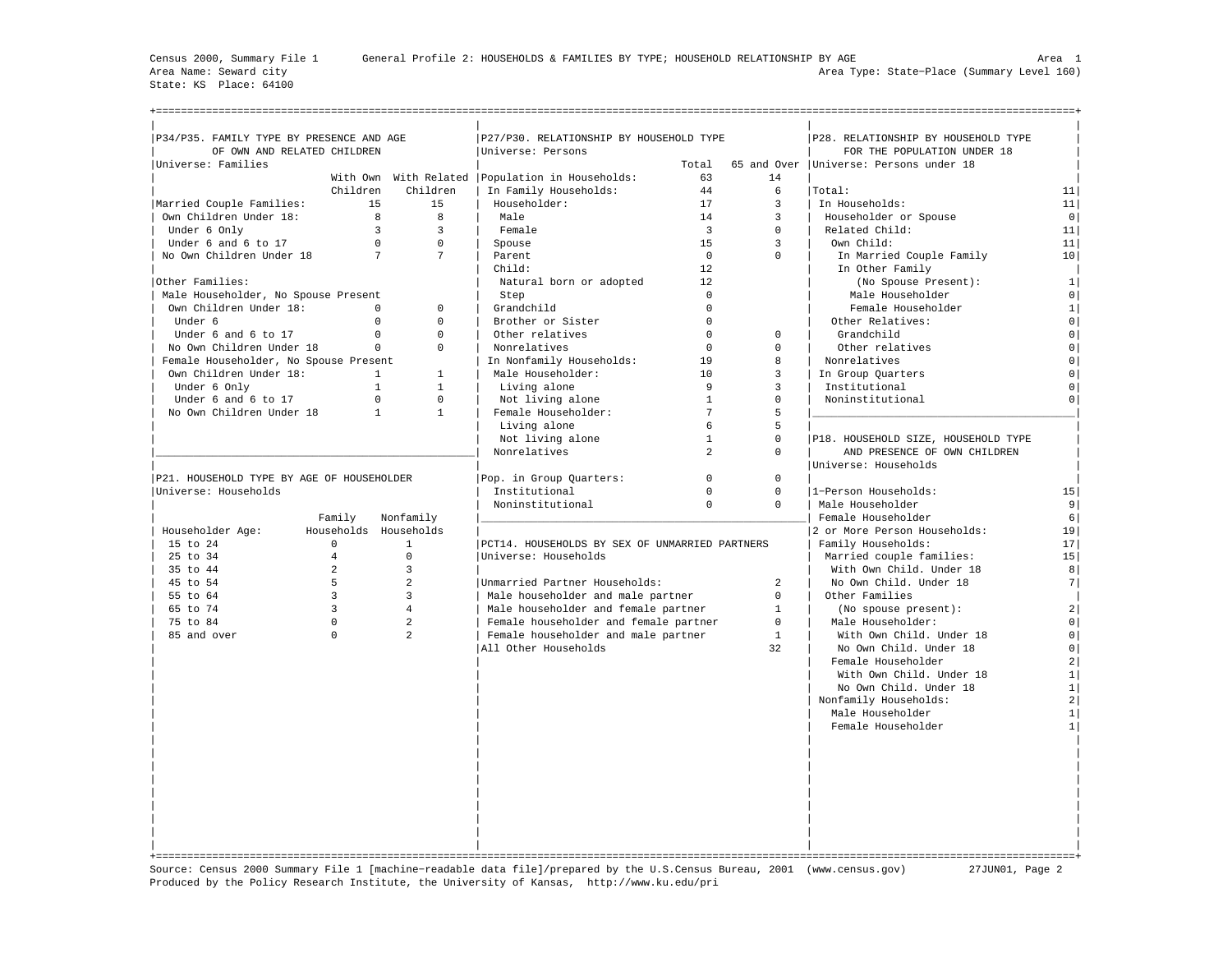Census 2000, Summary File 1 General Profile 3: HOUSING UNIT TENURE, VACANCY TYPE, HOUSEHOLD SIZE, HOUSEHOLDER RACE/AGE Area 1 Area Name: Seward city Area Type: State−Place (Summary Level 160) State: KS Place: 64100

+===================================================================================================================================================+

| H1/H3/H4/H5/H10/H11/H12. HOUSING UNITS AND HOUSEHOLD<br>POPULATION BY TENURE; VACANCY STATUS BY TYPE<br>Universe: Housing Units and Population |                |         |              |                    |                |             | P26/H13. HOUSEHOLD SIZE BY HOUSEHOLD TYPE<br>Universe: Households |                 |                 |                     |                                                                                       |                |             |                |              |                       |
|------------------------------------------------------------------------------------------------------------------------------------------------|----------------|---------|--------------|--------------------|----------------|-------------|-------------------------------------------------------------------|-----------------|-----------------|---------------------|---------------------------------------------------------------------------------------|----------------|-------------|----------------|--------------|-----------------------|
|                                                                                                                                                |                |         |              |                    | Average        |             |                                                                   |                 | Total           |                     | Family                                                                                |                |             | Nonfamily      |              |                       |
| Universe:                                                                                                                                      | Units          | Percent |              | Population HH Size |                |             | Household Size                                                    |                 |                 | Households Percent  | Households Percent                                                                    |                |             | Households     |              | Percent               |
| Total:                                                                                                                                         | 38             | 100.0   |              |                    |                | 1-Person    |                                                                   |                 | 1.5             | 44.1                | N/A                                                                                   |                |             | 15             |              | 88.2                  |
|                                                                                                                                                |                |         |              |                    |                |             |                                                                   |                 |                 |                     |                                                                                       |                |             | $\mathfrak{D}$ |              |                       |
| Occupied                                                                                                                                       | 34             | 89.5    |              | 63                 | 1.85           | 2-Person    |                                                                   |                 | 11              | 32.4                | 9                                                                                     | 52.9           |             |                |              | 11.8                  |
| Owner occupied                                                                                                                                 | 31             | 81.6    |              | 56                 | 1.81           | 3-Person    |                                                                   |                 | $7\phantom{.0}$ | 20.6                | 7                                                                                     | 41.2           |             | $\Omega$       |              | 0.0                   |
| Renter occupied                                                                                                                                | $\overline{3}$ | 7.9     |              | 7                  | 2.33           | 4-Person    |                                                                   |                 | $\Omega$        | 0.0                 | $\Omega$                                                                              | 0.0            |             | $\Omega$       |              | 0.0                   |
| Vacant                                                                                                                                         | $\overline{4}$ | 10.5    |              |                    |                | 5-Person    |                                                                   |                 | $\mathbf{1}$    | 2.9                 | $\mathbf{1}$                                                                          | 5.9            |             | $\Omega$       |              | 0.0                   |
| For rent                                                                                                                                       | $\circ$        | 0.0     |              |                    |                | 6-Person    |                                                                   |                 | $\Omega$        | 0.0                 | $\mathbf 0$                                                                           | 0.0            |             | $\mathbf 0$    |              | 0.0                   |
| For sale only                                                                                                                                  | $\mathfrak{D}$ | 5.3     |              |                    |                |             | 7 or more Person                                                  |                 | $\cap$          | 0.0                 | $\Omega$                                                                              | 0.0            |             | $\Omega$       |              | 0.0                   |
| Rented or sold,                                                                                                                                |                |         |              |                    |                |             |                                                                   |                 |                 |                     |                                                                                       |                |             |                |              |                       |
| not occupied                                                                                                                                   | $\Omega$       | 0.0     |              |                    |                |             |                                                                   |                 |                 |                     |                                                                                       |                |             |                |              |                       |
| Seasonal, recreational, or                                                                                                                     |                |         |              |                    |                |             |                                                                   |                 |                 |                     |                                                                                       |                |             |                |              |                       |
| occasional use                                                                                                                                 | $\Omega$       | 0.0     |              |                    |                |             |                                                                   |                 |                 |                     |                                                                                       |                |             |                |              |                       |
| For migrant worker                                                                                                                             | $\Omega$       | 0.0     |              |                    |                |             |                                                                   |                 |                 |                     |                                                                                       |                |             |                |              |                       |
| Other                                                                                                                                          | $\mathfrak{D}$ | 5.3     |              |                    |                |             |                                                                   |                 |                 |                     |                                                                                       |                |             |                |              |                       |
| H6/H7. HOUSING UNITS BY HOUSEHOLDER'S RACE BY HISPANIC OR LATINO<br>Universe: Occupied Housing Units                                           |                |         |              |                    |                |             |                                                                   |                 |                 |                     | PCT15. NONRELATIVES BY HOUSEHOLD TYPE<br>Universe: Nonrelatives                       |                | Family      |                | Nonfamily    |                       |
| Race of Householder                                                                                                                            |                |         |              | Total              |                | Hispanic    |                                                                   | Non-Hispanic    |                 | Nonrelatives        |                                                                                       |                | Households  |                |              | Households            |
| Total                                                                                                                                          |                |         | 34           | 100.0              |                | $\Omega$    | $\cdot$                                                           | 34              | 100.0           |                     | Roomer or boarder                                                                     |                | $\Omega$    |                |              | $\Omega$              |
| White Alone                                                                                                                                    |                |         | 34           | 100.0              |                | $\Omega$    |                                                                   | 34              | 1001            |                     | Housemate or roommate                                                                 |                | $\Omega$    |                |              | $\Omega$              |
| Black/African American Alone                                                                                                                   |                |         | $\Omega$     | 0.0                |                | $\mathbf 0$ | $\overline{a}$                                                    | $\mathbf 0$     | 0.0             |                     | Unmarried partner                                                                     |                | $\mathbf 0$ |                |              | 2                     |
| American Ind./Alaska Native Alone                                                                                                              |                |         | $\Omega$     | 0.0                |                | $\Omega$    |                                                                   | $\Omega$        | 0.0             | Foster child        |                                                                                       |                | $\Omega$    |                |              | $\Omega$              |
| Asian Alone                                                                                                                                    |                |         | $\Omega$     | 0.0                |                | $\Omega$    |                                                                   | $\Omega$        | 0.0             |                     | Other nonrelatives                                                                    |                | $\Omega$    |                |              | $\cap$                |
| Native Hawaiian/Other                                                                                                                          |                |         |              |                    |                |             |                                                                   |                 |                 |                     |                                                                                       |                |             |                |              |                       |
| Pacific Islander Alone                                                                                                                         |                |         | $\mathbf{0}$ | 0.0                |                | $\mathbf 0$ |                                                                   | $\mathbf 0$     | 0.0             |                     |                                                                                       |                |             |                |              |                       |
| Some Other Race Alone                                                                                                                          |                |         | $\Omega$     | 0.0                |                | $\Omega$    | $\mathbf{r}$                                                      | $\Omega$        | 0.0             |                     |                                                                                       |                |             |                |              |                       |
| Two or More Races                                                                                                                              |                |         | $\Omega$     | 0.0                |                | $\Omega$    |                                                                   | $\Omega$        | 0.0             |                     |                                                                                       |                |             |                |              |                       |
| H14. HOUSING UNITS BY HOUSEHOLDER'S RACE BY TENURE<br>Universe: Occupied Housing Units                                                         |                |         |              |                    |                |             |                                                                   |                 |                 |                     | H16. HOUSING UNITS BY HOUSEHOLDER'S AGE BY TENURE<br>Universe: Occupied Housing Units |                |             |                |              |                       |
| Race of Householder                                                                                                                            |                |         |              |                    | Owner Occupied |             |                                                                   | Renter Occupied |                 |                     | Age of Householder Owner Occupied                                                     |                |             |                |              | Renter Occupied       |
|                                                                                                                                                |                |         |              | Number             |                | Pct.        | Number                                                            |                 | Pct.            |                     |                                                                                       | Number         | Pct.        | Number         |              | Pct.                  |
| Total                                                                                                                                          |                |         |              | 31                 |                | 100.0       | 3                                                                 |                 | 100.0           | 15 to 24            |                                                                                       | $\mathbf{1}$   | 3.2         |                | 0            | 0.0                   |
| White Alone                                                                                                                                    |                |         |              | 31                 |                | 100         | 3                                                                 |                 | 100             | $25 \text{ to } 34$ |                                                                                       | 3              | 9.7         |                | $\mathbf{1}$ | 33.3                  |
| Black/African American Alone                                                                                                                   |                |         |              | $\mathbf 0$        |                | 0.0         | $\mathbf 0$                                                       |                 | 0.0             | 35 to 44            |                                                                                       | 5              | 16.1        |                | $\mathbf 0$  | ${\bf 0}$ . ${\bf 0}$ |
| American Ind./Alaska Native Alone                                                                                                              |                |         |              | $\Omega$           |                | 0.0         | $\mathbf 0$                                                       |                 | 0.0             | 45 to 54            |                                                                                       | 6              | 19.4        |                | $\mathbf{1}$ | 33.3                  |
| Asian Alone                                                                                                                                    |                |         |              | $\mathbf 0$        |                | 0.0         | $\mathbf 0$                                                       |                 | 0.0             | 55 to 64            |                                                                                       | 6              | 19.4        |                | $\mathbf{0}$ | 0.0                   |
| Native Hawaiian/Other Pacific Islander Alone                                                                                                   |                |         |              | $\Omega$           |                | 0.0         | $\Omega$                                                          |                 | 0.0             | 65 to 74            |                                                                                       | 6              | 19.4        |                | $\mathbf{1}$ | 33.3                  |
| Some Other Race Alone                                                                                                                          |                |         |              | $\mathbf 0$        |                | 0.0         | $\mathbf 0$                                                       |                 | 0.0             | 75 to 84            |                                                                                       | $\overline{a}$ | 6.5         |                | $\Omega$     | 0.0                   |
| Two or More Races                                                                                                                              |                |         |              | $\Omega$           |                | 0.0         | $\Omega$                                                          |                 | 0.0             | 85 and over         |                                                                                       | $\overline{2}$ | 6.5         |                | $\Omega$     | 0.0                   |
|                                                                                                                                                |                |         |              |                    |                |             |                                                                   |                 |                 |                     |                                                                                       |                |             |                |              |                       |

Source: Census 2000 Summary File 1 [machine−readable data file]/prepared by the U.S.Census Bureau, 2001 (www.census.gov) 27JUN01, Page 3 Produced by the Policy Research Institute, the University of Kansas, http://www.ku.edu/pri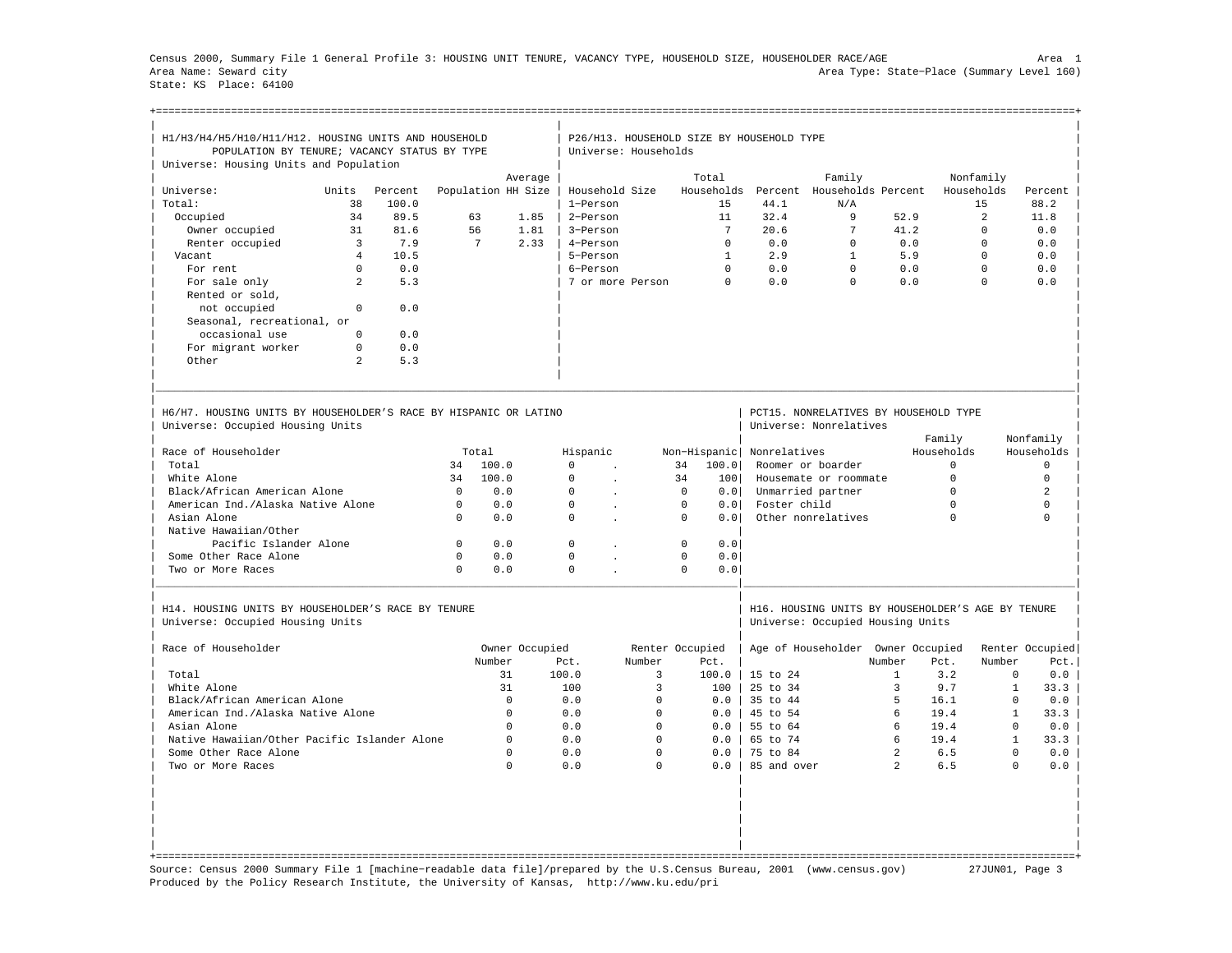Census 2000, Summary File 1 Supplementary Profile 1: POPULATION UNDER 20; GROUP QUARTERS SUMMARY; AND OWN CHILDREN Area 1 Area Name: Seward city Area Type: State−Place (Summary Level 160) State: KS Place: 64100

+===================================================================================================================================================+

| Universe: Population Under 20 Years                     |               |                |                       |                                      | P38. GROUP OUARTERS POPULATION BY SEX BY AGE BY G.O. TYPE |             |             |                      |             |                      |
|---------------------------------------------------------|---------------|----------------|-----------------------|--------------------------------------|-----------------------------------------------------------|-------------|-------------|----------------------|-------------|----------------------|
|                                                         |               |                |                       |                                      | Universe: Population in Group Quarters                    |             |             |                      |             |                      |
|                                                         | Total Pct.    |                | Male Pct.             | Female Pct.                          |                                                           |             |             | Pct of               |             | Pct of               |
| Total                                                   | 11 100        |                | 6 100                 | 5 100                                |                                                           | Total       |             | Male Total           | Female      | Total                |
| Under 1                                                 | $1 \quad 9.1$ |                | 0.0<br>$\mathbf{0}$   | 1, 20.0                              | Total                                                     | $\Omega$    | $\Omega$    | $\mathbf{r}$         | $\Omega$    | in 1919.             |
| 1 year                                                  | $0 \t 0.0$    |                | 0.0                   | $0 \t 0.0$                           | Under 18 years:                                           | $\Omega$    | $\Omega$    |                      | $\mathbf 0$ |                      |
| 2 years                                                 | 218.2         |                | 1 16.7                | 1, 20, 0                             | Institutionalized population:                             | $\mathbf 0$ | $\Omega$    | $\sim$               | $\circ$     |                      |
| 3 years                                                 | $0 \t 0.0$    |                | $0 \t 0.0$            | $\circ$<br>0.0                       | Correctional institutions                                 | $\mathbf 0$ | $\Omega$    |                      | $\circ$     | $\ddot{\phantom{a}}$ |
| 4 years                                                 | $0 \t 0.0$    |                | 0.0                   | $0 \t 0.0$                           | Nursing homes                                             | $\Omega$    | $\Omega$    | $\mathbf{r}$         | $\Omega$    |                      |
| 5 years                                                 | $1 \quad 9.1$ |                | 1 16.7                | 0.0.0                                | Other institutions                                        | $\mathbf 0$ | $\Omega$    |                      | $^{\circ}$  |                      |
| 6 years                                                 | $0 \t 0.0$    |                | 0.0<br>$\overline{0}$ | $0 \t 0.0$                           | Non-Institutional population:                             | $\Omega$    | $\Omega$    | $\ddot{\phantom{a}}$ | $\circ$     | $\blacksquare$       |
| 7 years                                                 | 0.0           |                | 0.0                   | $0 \t 0.0$                           | College dormitories                                       | $\Omega$    | $\Omega$    |                      | $\circ$     |                      |
| 8 years                                                 | $0 \t 0.0$    |                | 0.0                   | $0 \t 0.0$                           | Military quarters                                         | $\mathbf 0$ | $\Omega$    | $\mathbf{r}$         | $\mathbf 0$ | $\mathbf{r}$         |
| 9 years                                                 | $0 \t 0.0$    |                | 0.0                   | $0 \t 0.0$                           | Other noninstitutional G.O.                               | $\Omega$    | $\Omega$    |                      | $\Omega$    |                      |
| 10 years                                                | $1 \quad 9.1$ |                | 1 16.7                | $0 \t 0.0$                           | 18 to 64 years:                                           | $\mathbf 0$ | $\circ$     |                      | $\mathsf 0$ |                      |
| 11 years                                                | $0 \t 0.0$    |                | 0.0.0                 | $0 \t 0.0$                           | Institutionalized population:                             | $\Omega$    | $\Omega$    | $\sim$               | $\mathbf 0$ | $\ddot{\phantom{a}}$ |
| 12 years                                                | $1 \quad 9.1$ |                | $0 \t 0.0$            | 1, 20, 0                             | Correctional institutions                                 | $\mathbf 0$ | $\Omega$    | $\mathbf{r}$         | $\mathbf 0$ | $\sim$               |
| 13 years                                                | $1 \quad 9.1$ |                | 1 16.7                | $0 \t 0.0$                           | Nursing homes                                             | $\mathbf 0$ | $\Omega$    |                      | $\mathsf 0$ |                      |
| 14 years                                                | 2 18.2        |                | 2 33.3                | $0 \t 0.0$                           | Other institutions                                        | $\Omega$    | $\Omega$    | $\cdot$              | $\Omega$    | $\bullet$            |
| 15 years                                                | $1 \quad 9.1$ |                | 0.0.0                 | 1, 20.0                              | Non-Institutional population:                             | $\Omega$    | $\Omega$    |                      | $\circ$     |                      |
| 16 years                                                | $1 \quad 9.1$ |                | 0.0                   | 1, 20, 0                             | College dormitories                                       | $\Omega$    | $\Omega$    | $\mathbf{r}$         | $\Omega$    | $\blacksquare$       |
| 17 years                                                | $0 \t 0.0$    |                | 0.0                   | $0 \t 0.0$                           | Military quarters                                         | $\Omega$    | $\Omega$    |                      | $\Omega$    |                      |
| 18 years                                                | $0 \t 0.0$    |                | 0.0                   | $0 \t 0.0$                           | Other noninstitutional G.O.                               | $\mathbf 0$ | $\Omega$    |                      | $\mathsf 0$ |                      |
| 19 years                                                | 0.0           |                | 0.0.0                 | $0 \t 0.0$                           | 65 Years and over:                                        | $\Omega$    | $\Omega$    |                      | $\mathbf 0$ |                      |
|                                                         |               |                |                       |                                      | Institutionalized population:                             | $\Omega$    | $\Omega$    | $\cdot$              | $\Omega$    |                      |
|                                                         |               |                |                       |                                      | Correctional institutions                                 | $\mathbf 0$ | $\Omega$    |                      | $\circ$     |                      |
| P36. OWN CHILDREN UNDER 18 YEARS BY FAMILY TYPE AND AGE |               |                |                       |                                      | Nursing homes                                             | $\Omega$    | $\Omega$    | $\sim$               | $\circ$     | $\Box$               |
| Universe: Own Children Under 18 Years                   |               |                |                       |                                      | Other institutions                                        | $\Omega$    | $\Omega$    |                      | $\mathbf 0$ |                      |
|                                                         |               |                |                       |                                      | Non-Institutional population:                             | $\circ$     | $\Omega$    | $\mathbf{r}$         | $\mathbf 0$ | $\blacksquare$       |
|                                                         |               |                | In Male               | In Female                            | College dormitories                                       | $\Omega$    | $\Omega$    |                      | $\Omega$    |                      |
|                                                         |               |                |                       | In Married Householder, Householder, | Military quarters                                         | $\mathbf 0$ | $\mathbf 0$ |                      | $\mathsf 0$ |                      |
|                                                         |               | Couple         |                       | No Wife No Husband                   | Other noninstitutional G.Q.                               | $\Omega$    | $\Omega$    |                      | $\Omega$    |                      |
|                                                         | Total         | Families       | Families              | Families                             |                                                           |             |             |                      |             |                      |
| Total < 18 Years:                                       | 11            | 10             | $\mathbf{0}$          | $\mathbf{1}$                         |                                                           |             |             |                      |             |                      |
| Under 3 Years                                           | 3             | $\overline{3}$ | $\Omega$              | $\mathbf{0}$                         |                                                           |             |             |                      |             |                      |
| 3 and 4 Years                                           | $\mathbf{0}$  | $\mathbf{0}$   | $\mathbf{0}$          | $\mathbf 0$                          |                                                           |             |             |                      |             |                      |
| 5 Years                                                 | $\mathbf{1}$  | $\mathbf 0$    | $\mathbf{0}$          | $\mathbf{1}$                         |                                                           |             |             |                      |             |                      |
| 6 to 11 Years                                           | $\mathbf{1}$  | $\mathbf{1}$   | $\Omega$              | $\mathbf 0$                          |                                                           |             |             |                      |             |                      |
| 12 to 17 Years                                          | 6             | 6              | $\Omega$              | $\mathbf 0$                          |                                                           |             |             |                      |             |                      |
|                                                         |               |                |                       |                                      |                                                           |             |             |                      |             |                      |
|                                                         |               |                |                       |                                      |                                                           |             |             |                      |             |                      |
|                                                         |               |                |                       |                                      |                                                           |             |             |                      |             |                      |

| | +===================================================================================================================================================+ Source: Census 2000 Summary File 1 [machine−readable data file]/prepared by the U.S.Census Bureau, 2001 (www.census.gov) 27JUN01, Page 4 Produced by the Policy Research Institute, the University of Kansas, http://www.ku.edu/pri

| | | | | | | | | | | | | | | | | |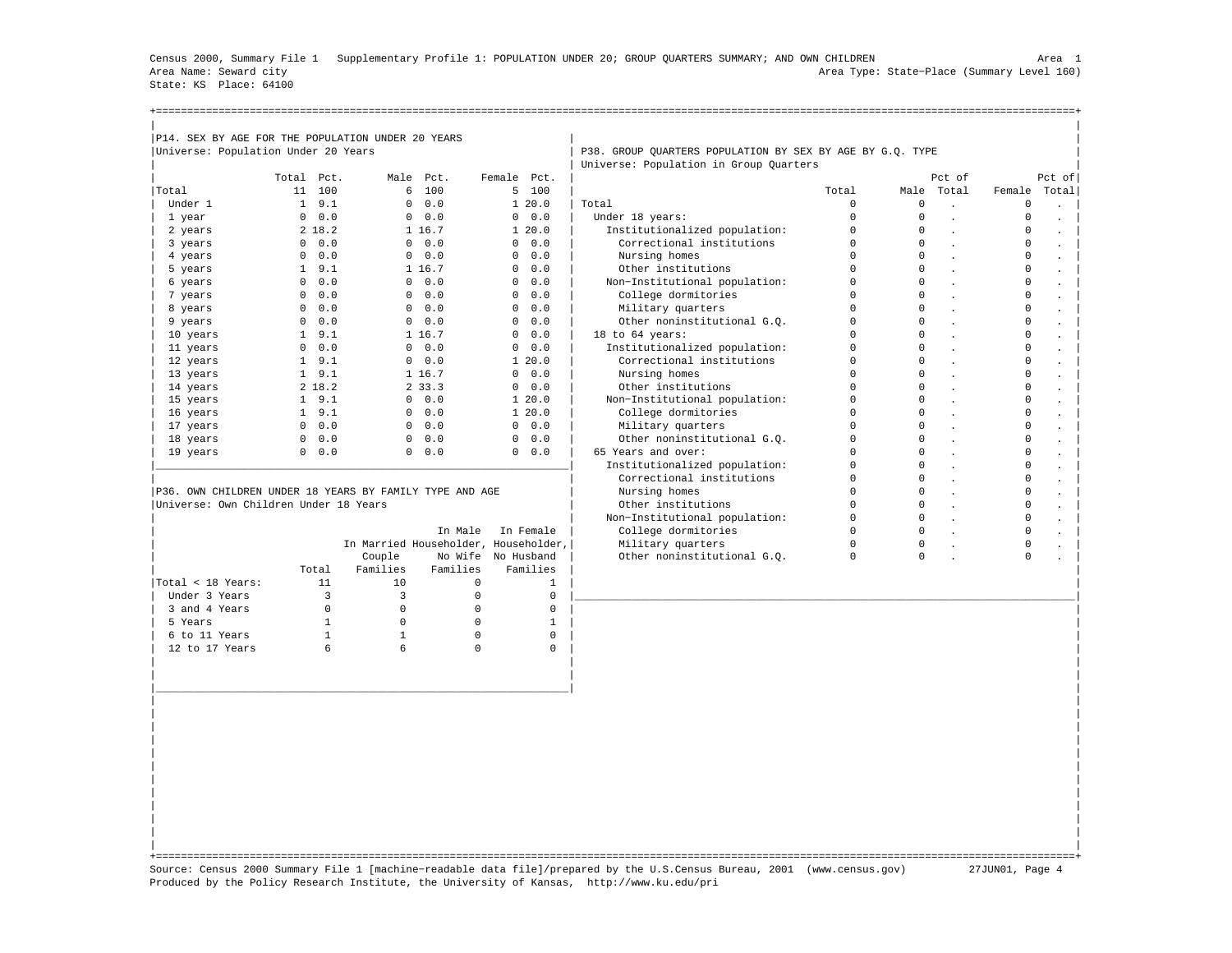Census 2000, Summary File 1 Supplementary Profile 2: HOUSEHOLD CHARACTERISTICS: SIZE, TYPE, & AGE OF HOUSEHOLD MEMBERS Area 1 Area Name: Seward city Area Type: State−Place (Summary Level 160) State: KS Place: 64100

| P22/23/24. HOUSEHOLDS BY PRESENCE OF PEOPLE 60(65/75) YEARS AND OVER, HOUSEHOLD SIZE AND |                |                |                               |                |                               |                     |                                  | P25. HOUSEHOLDS BY PRESENCE OF |                         |
|------------------------------------------------------------------------------------------|----------------|----------------|-------------------------------|----------------|-------------------------------|---------------------|----------------------------------|--------------------------------|-------------------------|
| HOUSEHOLD TYPE                                                                           |                |                |                               |                |                               |                     | <b>NONRELATIVES</b>              |                                |                         |
| Universe: Households                                                                     |                |                |                               |                |                               |                     | Universe: Households             |                                |                         |
|                                                                                          |                |                |                               |                |                               |                     |                                  |                                |                         |
|                                                                                          | 60+ Years      | Pct.           | 65+ Years                     | Pct.           | 75+ Years                     | Pct.                | Total                            |                                | 34                      |
| Total                                                                                    | 34             | 100.0          |                               | 34 100.0       | 34                            | 100.0               |                                  | Households with one or         |                         |
| Households w/ one or more over 60/65/75:                                                 | 16             | 47.1           | 11                            | 32.4           | $\overline{4}$                | 11.8                |                                  | more non-relatives             | $\mathfrak{D}$          |
| 1-person households                                                                      | 10             |                | 8                             |                | $\overline{4}$                |                     |                                  |                                |                         |
| 2-or-more person households:                                                             | 6              |                | $\overline{3}$                |                | $\mathbf{0}$                  |                     | Households with no               |                                |                         |
| Family households                                                                        | 6              |                | $\overline{3}$                |                | $\mathbf{0}$                  |                     | non-relatives                    |                                | 32                      |
| Non-family households                                                                    | $\mathbf{0}$   |                | $\mathbf 0$                   |                | $\mathbf{0}$                  |                     |                                  |                                |                         |
| Households with no people over 60/65/75:                                                 | 18             | 52.9           | 23                            | 67.6           | 30                            | 88.2                |                                  |                                |                         |
| 1-person households                                                                      | $5^{\circ}$    |                | $7\phantom{.0}$               |                | 11                            |                     |                                  |                                |                         |
| 2-or-more person households:                                                             | 13             |                | 16                            |                | 19                            |                     |                                  |                                |                         |
| Family households                                                                        | 11             |                | 14                            |                | 17                            |                     |                                  |                                |                         |
| Non-family households                                                                    | $\mathfrak{D}$ |                | $\overline{a}$                |                | $\mathfrak{D}$                |                     |                                  |                                |                         |
|                                                                                          |                |                |                               |                |                               |                     |                                  |                                |                         |
|                                                                                          |                |                |                               |                |                               |                     |                                  |                                |                         |
|                                                                                          |                |                |                               |                |                               |                     |                                  |                                |                         |
| P20. HOUSEHOLDS BY AGE OF HOUSEHOLDER BY HOUSEHOLD TYPE                                  |                |                |                               |                | H15. TENURE BY HOUSEHOLD SIZE |                     |                                  |                                |                         |
| (INCLUDING LIVING ALONE) BY PRESENCE OF OWN CHILDREN                                     |                |                |                               |                |                               |                     | Universe: Occupied Housing Units |                                |                         |
| Universe: Households                                                                     |                |                |                               |                |                               |                     |                                  |                                |                         |
|                                                                                          |                |                |                               |                |                               |                     |                                  | Pct.                           | Pct.                    |
|                                                                                          |                |                | Total Householder Householder |                |                               |                     |                                  | Owner Owner                    | Renter Renter           |
|                                                                                          | Households     |                | 15 to 64 65 and Over          |                |                               |                     | Total                            | Occupied Occ.                  | Occupied Occ.           |
| Total                                                                                    |                | 34             | 23                            | 11             |                               |                     |                                  |                                |                         |
| Family households:                                                                       |                | 17             | 14                            | $\overline{3}$ | Total Occupied Units:         |                     | 34                               | 31 91.2                        | $\overline{3}$<br>8.8   |
| Married couple families:                                                                 |                | 15             | 12.                           | 3              |                               | 1-person households | 1.5                              | 14 93.3                        | $\mathbf{1}$<br>6.7     |
| With own children under 18                                                               |                | 8              | 8                             | $\Omega$       |                               | 2-person households | 11                               | 11 100                         | 0.0<br>$\mathbf 0$      |
| No own children under 18                                                                 |                | $\overline{7}$ | $\overline{4}$                | $\overline{3}$ |                               | 3-person households | $7\overline{ }$                  | 5 71.4                         | 2, 28.6                 |
| Other families:                                                                          |                | $\mathfrak{D}$ | $\mathfrak{D}$                | $\Omega$       |                               | 4-person households | $\Omega$                         | $\circ$<br>$\sim$              | $\mathbf 0$<br>$\sim$   |
| Male householder, no wife present:                                                       |                | $\Omega$       | $\Omega$                      | $\Omega$       |                               | 5-person households | $\mathbf{1}$                     | 1 100                          | $\Omega$<br>0.0         |
| With own children under 18                                                               |                | $\mathbf{0}$   | $\Omega$                      | $\mathbf 0$    |                               | 6-person households | $\Omega$                         | $\mathbf{0}$<br>$\sim 10$      | $\circ$<br>$\mathbf{L}$ |
| No own children under 18                                                                 |                | $\Omega$       | $\Omega$                      | $\Omega$       |                               | 7+person households | $\Omega$                         | $\Omega$<br>$\sim$             | $\Omega$                |
| Female householder, no husband present:                                                  |                | $\overline{a}$ | $\overline{a}$                | $\Omega$       |                               |                     |                                  |                                |                         |
| With own children under 18                                                               |                | $\mathbf{1}$   | $\mathbf{1}$                  | $\Omega$       |                               |                     |                                  |                                |                         |
| No own children under 18                                                                 |                | $\mathbf{1}$   | $\mathbf{1}$                  | $\mathbf 0$    |                               |                     |                                  |                                |                         |
| Non-family households:                                                                   |                | 17             | 9                             | 8              |                               |                     |                                  |                                |                         |
| Householder living alone                                                                 |                | 15             | 7                             | 8              |                               |                     |                                  |                                |                         |
| Householder not living alone                                                             |                | $\mathfrak{D}$ | $\overline{2}$                | $\Omega$       |                               |                     |                                  |                                |                         |
|                                                                                          |                |                |                               |                |                               |                     |                                  |                                |                         |
|                                                                                          |                |                |                               |                |                               |                     |                                  |                                |                         |
|                                                                                          |                |                |                               |                |                               |                     |                                  |                                |                         |
|                                                                                          |                |                |                               |                |                               |                     |                                  |                                |                         |
|                                                                                          |                |                |                               |                |                               |                     |                                  |                                |                         |
|                                                                                          |                |                |                               |                |                               |                     |                                  |                                |                         |

| | +===================================================================================================================================================+ Source: Census 2000 Summary File 1 [machine−readable data file]/prepared by the U.S.Census Bureau, 2001 (www.census.gov) 27JUN01, Page 5 Produced by the Policy Research Institute, the University of Kansas, http://www.ku.edu/pri

| | | | | | | | | | | | | | | |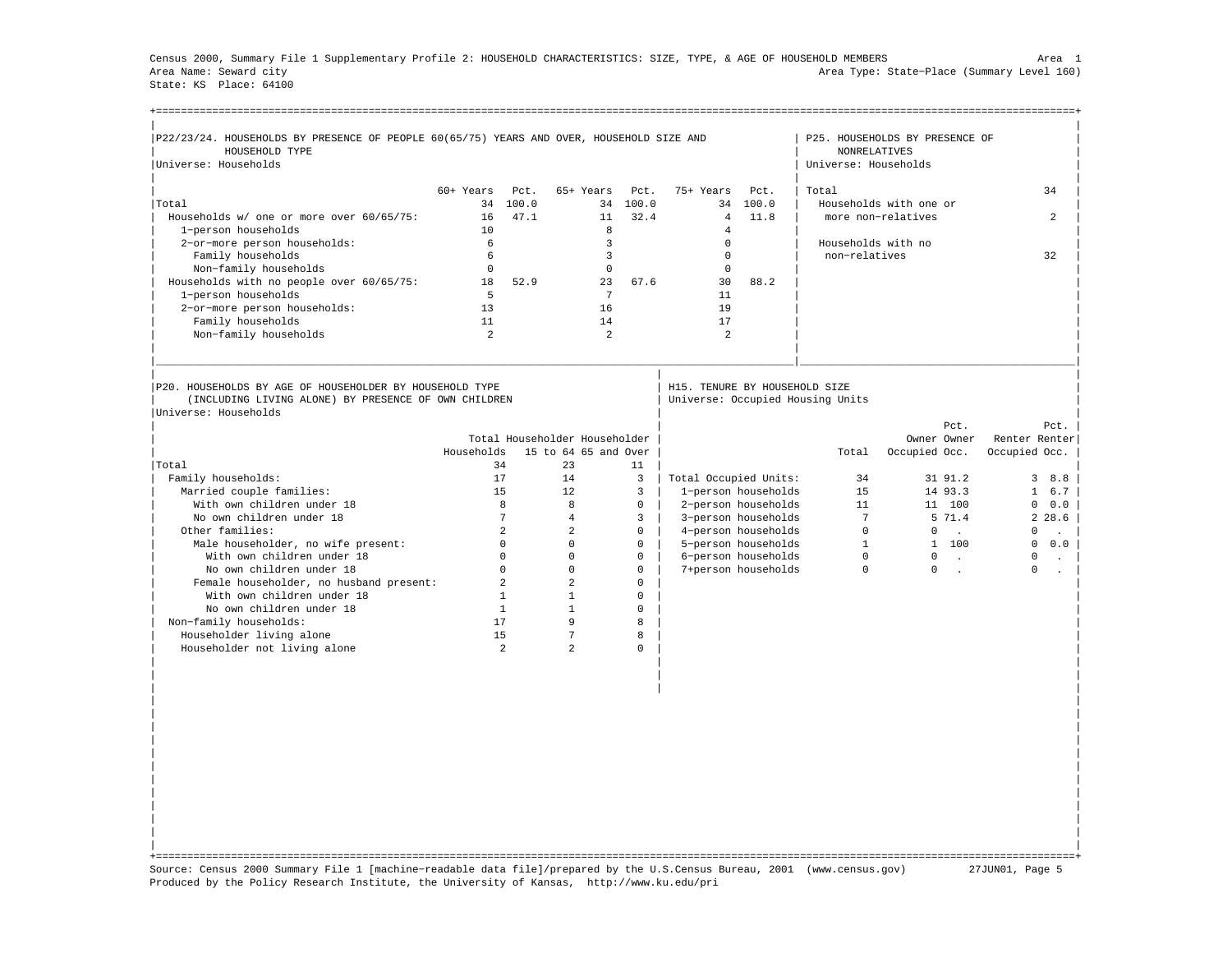Census 2000, Summary File 1 Supplementary Profile 3: RELATIONSHIP BY AGE (UNDER 18) AND TENURE BY HOUSEHOLD TYPE BY AGE Area 1 Area Name: Seward city Area Type: State−Place (Summary Level 160) State: KS Place: 64100

+===================================================================================================================================================+| |

| P29. RELATIONSHIP BY AGE FOR THE POPULATION UNDER 18 YEARS |       |            |             |                                                |                         |                        |       |             |                                   |
|------------------------------------------------------------|-------|------------|-------------|------------------------------------------------|-------------------------|------------------------|-------|-------------|-----------------------------------|
| Universe: Population Under 18 Years                        |       |            |             |                                                |                         |                        |       |             |                                   |
|                                                            |       |            |             | ---------------In Households------------------ |                         |                        |       |             | ----------Group Quarters--------- |
|                                                            |       |            |             |                                                | -----Related Child----- |                        |       |             |                                   |
|                                                            |       | Pop. in    | Householder |                                                | Other                   |                        |       |             | Institution- Noninstitution-      |
|                                                            | Total | Households | or Spouse   | Own Child                                      |                         | Relatives Nonrelatives | Total | alized Pop. | alized Pop.                       |
| Under 18                                                   | 11    |            | 0           | 11                                             |                         |                        |       |             |                                   |
| Under 3                                                    |       |            |             |                                                |                         |                        |       |             |                                   |
| 3 and 4 years                                              |       |            |             |                                                |                         |                        |       |             |                                   |
| 5 years                                                    |       |            |             |                                                |                         |                        |       |             |                                   |
| 6 to 11 years                                              |       |            |             |                                                |                         |                        |       |             |                                   |
| 12 and 13 years                                            |       |            |             |                                                |                         |                        |       |             |                                   |
| 14 years                                                   |       |            |             |                                                |                         |                        |       |             |                                   |
| 15 to 17 years                                             |       |            |             |                                                |                         |                        |       |             |                                   |
|                                                            |       |            |             |                                                |                         |                        |       |             |                                   |
| % Under 3                                                  | 27.3% | 27.3%      |             | 27.3%                                          | . 응                     | . 응                    | . 응   | . 응         | . 응                               |
| % 3 and 4 years                                            | 0.0%  | 0.0%       |             | 0.0%                                           | . 응                     | . 응                    | . 응   | . 응         | . ક                               |
| % 5 years                                                  | 9.1%  | 9.1%       |             | 9.1%                                           | . 응                     | . 응                    | . 응   | . 응         | . 응                               |
| % 6 to 11 years                                            | 9.1%  | 9.1%       |             | 9.1%                                           | . 응                     |                        | . 응   | . 응         | . 응                               |
| % 12 and 13 years                                          | 18.2% | 18.2%      |             | 18.2%                                          | . 응                     | . 응                    | . 응   | . 응         | . 응                               |
| % 14 years                                                 | 18.2% | 18.2%      |             | 18.2%                                          | . 응                     | . 응                    | . 응   | . 응         | $\cdot$ $\frac{6}{6}$             |
| % 15 to 17 years                                           | 18.2% | 18.2%      |             | 18.2%                                          | . 응                     | . 응                    | . 응   | . 응         | . 응                               |
|                                                            |       |            |             |                                                |                         |                        |       |             |                                   |

## H17. TENURE BY HOUSEHOLD TYPE (INCLUDING LIVING ALONE) BY AGE OF HOUSEHOLDER | Universe: Occupied Housing Units |

|                                |             |          | -Owner Occupied-----------------    |       |          | ----------------- |          | --Renter Occupied-- | ___________                         |       |
|--------------------------------|-------------|----------|-------------------------------------|-------|----------|-------------------|----------|---------------------|-------------------------------------|-------|
|                                | Householder |          | Householder Householder Householder |       | Pct.     | Householder       |          |                     | Householder Householder Householder | Pct.  |
|                                | Any Age     | 15 to 34 | 35 to 64                            | $65+$ | $65+$    | Any Age           | 15 to 34 | 35 to 64            | $65+$                               | $65+$ |
| Family households:             |             |          |                                     |       | 3, 20.0  |                   |          |                     |                                     | 0.0   |
| Married-couple family:         |             |          |                                     |       | 3, 23.1  |                   |          |                     |                                     | 0.0   |
| Other family:                  |             |          |                                     |       | 0.0      |                   |          |                     |                                     |       |
| Male householder, no wife      |             |          |                                     |       |          |                   |          |                     |                                     |       |
| Female householder, no husband |             |          |                                     |       | 0.0      |                   |          |                     |                                     |       |
| Nonfamily households:          |             |          |                                     |       | 743.8    |                   |          |                     |                                     | 100   |
| Male householder:              |             |          |                                     |       | 2, 22, 2 |                   |          |                     |                                     | 100   |
| Living alone                   |             |          |                                     |       | 2, 25.0  |                   |          |                     |                                     | 100   |
| Not living alone               |             |          |                                     |       | 0.0      |                   |          |                     |                                     |       |
| Female householder:            |             |          |                                     |       | 5 71.4   |                   |          |                     |                                     |       |
| Living alone                   |             |          |                                     |       | 5 83.3   |                   |          |                     |                                     |       |
| Not living alone               |             |          |                                     |       | 0.0      |                   |          |                     |                                     |       |
|                                |             |          |                                     |       |          |                   |          |                     |                                     |       |

| | | | | | | | | | | | | | | | | |

|\_\_\_\_\_\_\_\_\_\_\_\_\_\_\_\_\_\_\_\_\_\_\_\_\_\_\_\_\_\_\_\_\_\_\_\_\_\_\_\_\_\_\_\_\_\_\_\_\_\_\_\_\_\_\_\_\_\_\_\_\_\_\_\_\_\_\_\_\_\_\_\_\_\_\_\_\_\_\_\_\_\_\_\_\_\_\_\_\_\_\_\_\_\_\_\_\_\_\_\_\_\_\_\_\_\_\_\_\_\_\_\_\_\_\_\_\_\_\_\_\_\_\_\_\_\_\_\_\_\_\_\_\_\_\_\_\_\_\_\_\_\_\_\_\_\_\_| | | | |

| | +===================================================================================================================================================+ Source: Census 2000 Summary File 1 [machine−readable data file]/prepared by the U.S.Census Bureau, 2001 (www.census.gov) 27JUN01, Page 6 Produced by the Policy Research Institute, the University of Kansas, http://www.ku.edu/pri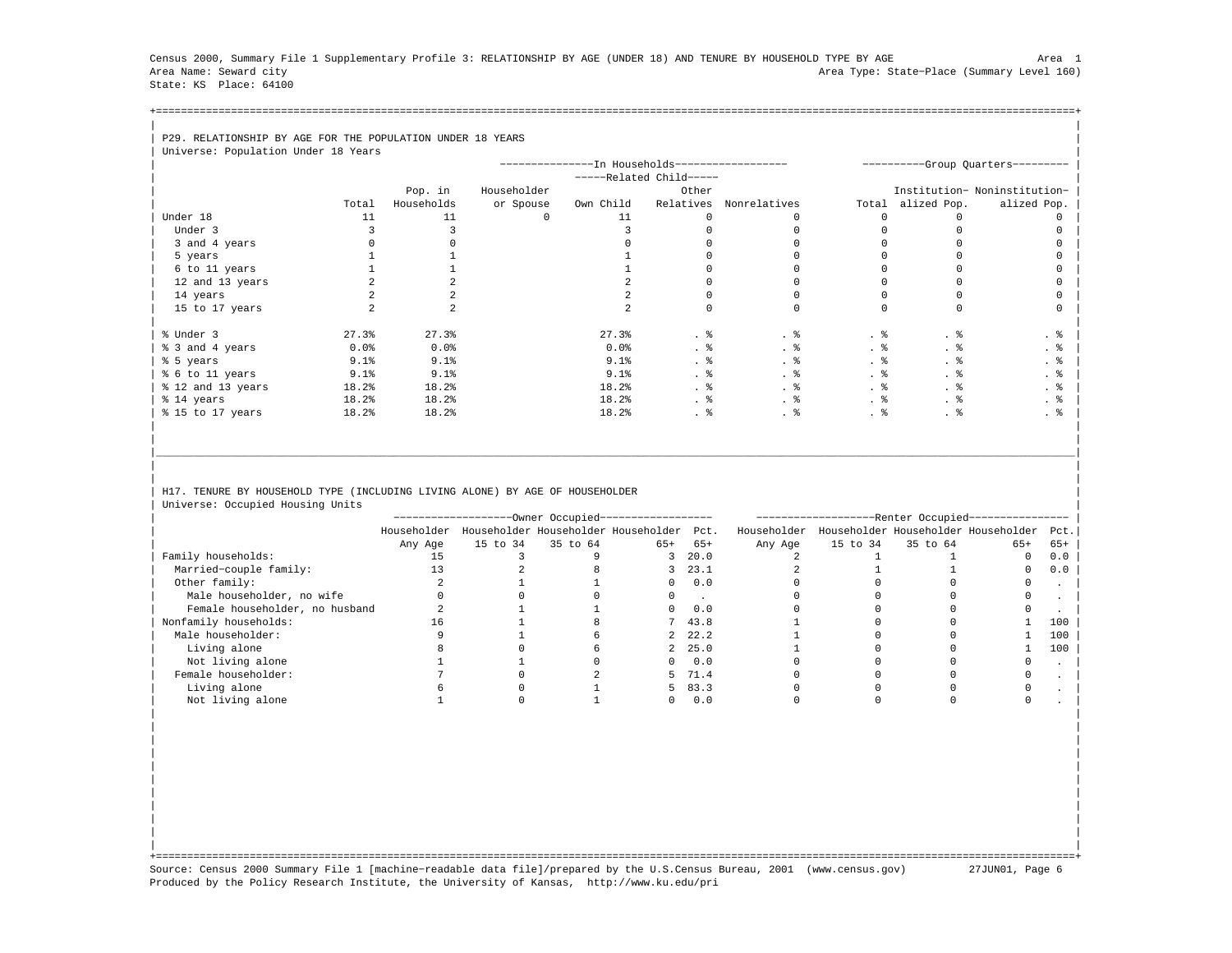State: KS Place: 64100

| Table PCT16. GROUP QUARTERS POPULATION BY GROUP QUARTERS TYPE         |              |                                                    |          |
|-----------------------------------------------------------------------|--------------|----------------------------------------------------|----------|
| Universe: Population in group quarters (Total*: 0)                    |              |                                                    |          |
| Institutionalized population:                                         |              | 0   Noninstitutionalized population:               |          |
| Correctional institutions:                                            | $\Omega$     | College dormitories (college GO on and off campus) |          |
| Federal prisons and detention centers                                 | $^{\circ}$   | Military quarters:                                 | $\circ$  |
| Halfway houses                                                        | $^{\circ}$   | On base:                                           | $\Omega$ |
| Local jails, police lockups, etc.                                     | $\Omega$     | Barracks and other GQ for military personnel       | $\Omega$ |
| Military disciplinary barracks                                        | $\Omega$     | Transient quarters for temporary residents         | $\Omega$ |
| State prisons                                                         | $\mathbf{0}$ | Military ships                                     | $\circ$  |
| Other types of correctional institutions                              | $\Omega$     | Group homes:                                       | $\Omega$ |
| Nursing homes                                                         | $\Omega$     | Homes or halfway houses for drug/alcohol abuse     | $\Omega$ |
| Hospitals/wards, hospices, and schools for the handicapped:           | $\circ$      | Homes for the mentally ill                         | $\Omega$ |
| Hospitals/wards and hospices for chronically ill:                     | 0            | Homes for the mentally retarded                    | $\Omega$ |
| Hospices or homes for chronically ill                                 | 0            | Homes for the physically handicapped               | $\circ$  |
| Military hospitals or wards for chronically ill                       | $\circ$      | Other group homes                                  | $\Omega$ |
| Other hospitals or wards for chronically ill                          | $^{\circ}$   | Religious group quarters                           | $\Omega$ |
| Hospitals or wards for drug/alcohol abuse                             | $\Omega$     | Workers' dormitories:                              | $\Omega$ |
| Mental (Psychiatric) hospitals or wards                               | $\Omega$     | Agriculture workers' dormitories on farms          | $\Omega$ |
| Schools, hospitals, or wards for the mentally retarded                | $\Omega$     | Job Corps and vocational training facilities       | $\Omega$ |
| Schools, hospitals, or wards for the physically handicapped:          | $\Omega$     | Other workers' dormitories                         | $\Omega$ |
| Institutions for the deaf                                             | $^{\circ}$   | Crews of maritime vessels                          | $\Omega$ |
| Institutions for the blind                                            | $\Omega$     | Other nonhousehold living situations               | $\Omega$ |
| Orthopedic wards/institutions for the physically handicapped          | $\Omega$     | Other noninstitutional group quarters              |          |
| Wards in general hospitals for patients with no usual home elsewhere  | $\mathbf{0}$ |                                                    |          |
| Wards in military hospitls for patients with no usual home elsewhere  | $\Omega$     |                                                    |          |
| Juvenile institutions:                                                | $\Omega$     |                                                    |          |
| Long-term care:                                                       | $\cap$       |                                                    |          |
| Homes for abused, dependent, and neglected children                   | $\Omega$     |                                                    |          |
| Residential treatment centers for emotionally disturbed children      | 0            |                                                    |          |
| Training schools for juvenile delinquents                             | $\Omega$     |                                                    |          |
| Short-term care, detention or diagnostic centers for delinquent chdrn | 0            |                                                    |          |
| Type of juvenile institution unknown                                  | $\Omega$     |                                                    |          |

|\*The group quarters population forms 0.0% of the area's total population. |

|Table PCT17. GROUP QUARTERS POPULATION BY SEX BY AGE BY GROUP QUARTERS TYPE | |Universe: Population in group quarters (Total: 0) |

|                                            | ---------All Ages--------- |     |                               |         |          | $---Under 18---$ | $---18$ to $64---$ |        |      | $-65$ and over- |
|--------------------------------------------|----------------------------|-----|-------------------------------|---------|----------|------------------|--------------------|--------|------|-----------------|
|                                            |                            |     | $---Male--- - -Frame = - = 0$ |         | Male     | Female           | Male               | Female | Male | Female          |
| All types of group quarters:               |                            |     |                               |         | $\Omega$ |                  |                    |        |      |                 |
| as a percent of total GQ population        |                            |     |                               |         |          |                  |                    |        |      |                 |
|                                            | No.                        | Pct | No.                           | Pct     |          |                  |                    |        |      |                 |
| Institutionalized population:              |                            |     |                               | $\sim$  |          |                  |                    |        |      |                 |
| Correctional institutions                  |                            |     |                               | $\cdot$ |          |                  |                    |        |      |                 |
| Nursing homes                              |                            |     |                               |         |          |                  |                    |        |      |                 |
| Hosp./wards & hospices for chronically ill |                            |     |                               |         |          |                  |                    |        |      |                 |
| Mental (Psychiatric) hospitals/wards       |                            |     |                               |         |          |                  |                    |        |      |                 |
| Juvenile institutions                      |                            |     |                               |         |          |                  |                    |        |      |                 |
| All Other institutions (see Table PCT16)   |                            |     |                               |         |          |                  |                    |        |      |                 |
| Noninstitutionalized population:           |                            |     |                               |         |          |                  |                    |        |      |                 |
| College dormitories (GQ on & off campus)   |                            |     |                               |         |          |                  |                    |        |      |                 |
| Military quarters                          |                            |     |                               |         |          |                  |                    |        |      |                 |
| Other noninstitutional group quarters      |                            |     |                               |         |          |                  |                    |        |      |                 |
|                                            |                            |     |                               |         |          |                  |                    |        |      |                 |

|\_\_\_\_\_\_\_\_\_\_\_\_\_\_\_\_\_\_\_\_\_\_\_\_\_\_\_\_\_\_\_\_\_\_\_\_\_\_\_\_\_\_\_\_\_\_\_\_\_\_\_\_\_\_\_\_\_\_\_\_\_\_\_\_\_\_\_\_\_\_\_\_\_\_\_\_\_\_\_\_\_\_\_\_\_\_\_\_\_\_\_\_\_\_\_\_\_\_\_\_\_\_\_\_\_\_\_\_\_\_\_\_\_\_\_\_\_\_\_\_\_\_\_\_\_\_\_\_\_\_\_\_\_\_\_\_\_\_\_\_\_\_\_\_\_\_\_|

Source: Census 2000 Summary File 1 [machine−readable data file]/prepared by the U.S.Census Bureau, 2001 (www.census.gov) 27JUN01, Page 7 Produced by the Policy Research Institute, the University of Kansas, http://www.ku.edu/pri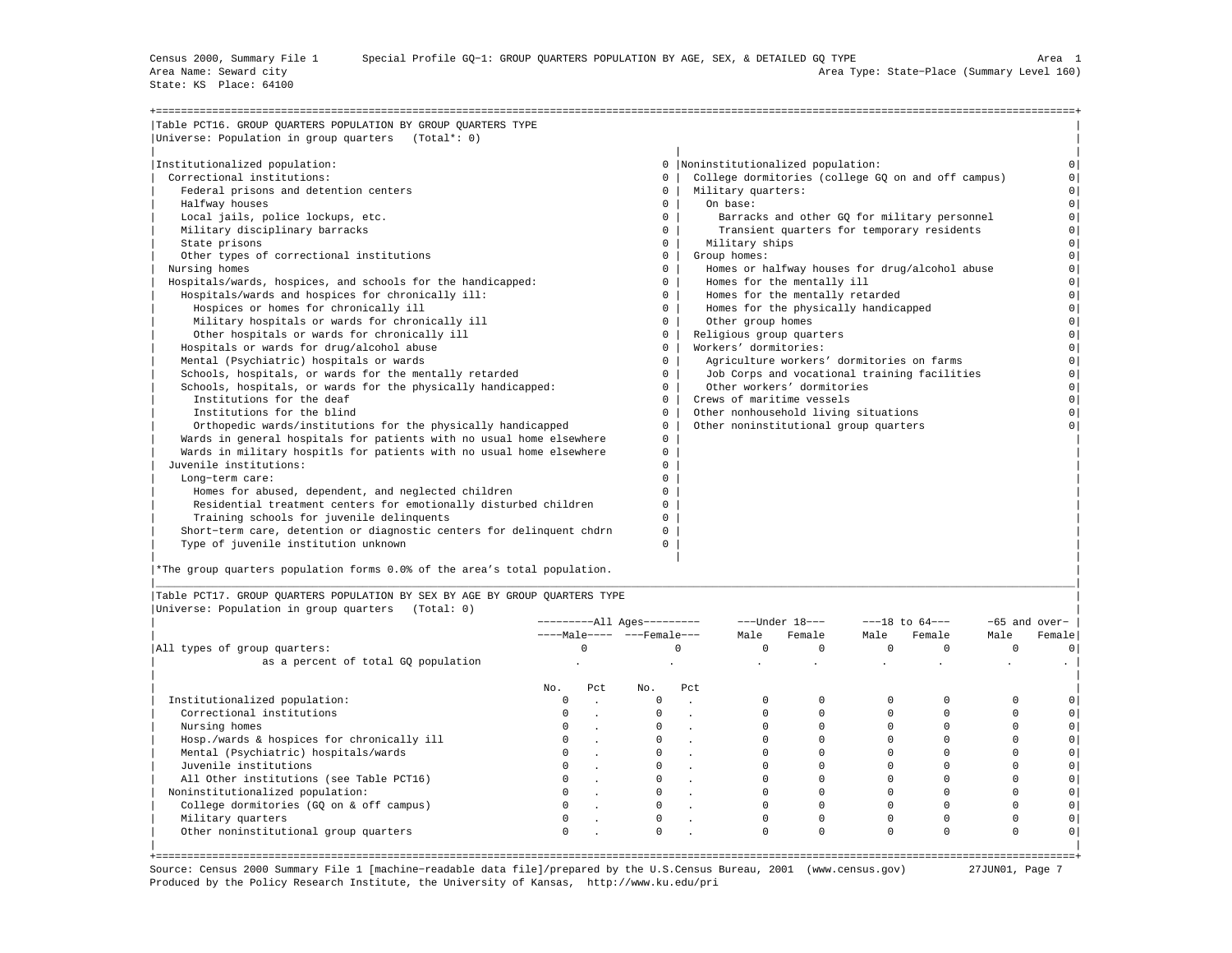Census 2000, Summary File 1 Special Profile GQ−2: GROUP QUARTERS POPULATION BY AGE, SEX & RACE (1ST THREE CATEGORIES) Area 1 Area Name: Seward city Area Type: State−Place (Summary Level 160) State: KS Place: 64100

+===================================================================================================================================================+|Table PCT17A. GROUP QUARTERS POPULATION BY SEX BY AGE BY GROUP QUARTERS TYPE (PERSONS WHO ARE WHITE ALONE) | |Universe: Population in group quarters (0 persons, 0.0% of the total population for this category) |

|                                            | $------All Aqes------$ |     |                         |     |      | ---Under 18--- |      | $---18$ to $64---$ |      | -65 and over- |
|--------------------------------------------|------------------------|-----|-------------------------|-----|------|----------------|------|--------------------|------|---------------|
|                                            |                        |     | $---Male--- - - Female$ |     | Male | Female         | Male | Female             | Male | Female        |
|                                            | No.                    | Pct | No.                     | Pct |      |                |      |                    |      |               |
| All types of group quarters:               |                        |     | $\mathbf{0}$            |     |      |                |      |                    |      |               |
| Institutionalized population:              |                        |     |                         |     |      |                |      |                    |      |               |
| Correctional institutions                  |                        |     |                         |     |      |                |      |                    |      | $\circ$       |
| Nursing homes                              |                        |     |                         |     |      |                |      |                    |      |               |
| Hosp./wards & hospices for chronically ill |                        |     |                         |     |      |                |      |                    |      | $\circ$       |
| Mental (Psychiatric) hospitals/wards       |                        |     |                         |     |      |                |      |                    |      | $\circ$       |
| Juvenile institutions                      |                        |     |                         |     |      |                |      |                    |      | $\circ$       |
| All Other institutions (see Table PCT16)   |                        |     |                         |     |      |                |      |                    |      |               |
| Noninstitutionalized population:           |                        |     |                         |     |      |                |      |                    |      | $\circ$       |
| College dormitories (GO on & off campus)   |                        |     |                         |     |      |                |      |                    |      | $\circ$       |
| Military quarters                          |                        |     | $\Omega$                |     |      |                |      |                    |      |               |
| Other noninstitutional group quarters      |                        |     |                         |     |      |                |      |                    |      |               |

|Table PCT17B. GROUP QUARTERS POPULATION BY SEX BY AGE BY GROUP QUARTERS TYPE (PERSONS WHO ARE BLACK OR AFRICAN−AMERICAN ALONE) | |Universe: Population in group quarters (0 persons, .% of the total population for this category) |

|                                            |          | -----------All Ages--------- |                              |     | ---Under 18--- |        | $---18$ to $64---$ |        | -65 and over- |        |
|--------------------------------------------|----------|------------------------------|------------------------------|-----|----------------|--------|--------------------|--------|---------------|--------|
|                                            |          |                              | $---Male--- - - - Female---$ |     | Male           | Female | Male               | Female | Male          | Female |
|                                            | No.      | Pct                          | No.                          | Pct |                |        |                    |        |               |        |
| All types of group quarters:               | $\Omega$ |                              | $\Omega$                     |     |                |        |                    |        |               |        |
| Institutionalized population:              |          |                              |                              |     |                |        |                    |        |               |        |
| Correctional institutions                  | $\circ$  |                              | $\mathbf{0}$                 |     |                |        |                    |        |               |        |
| Nursing homes                              |          |                              |                              |     |                |        |                    |        |               |        |
| Hosp./wards & hospices for chronically ill |          |                              |                              |     |                |        |                    |        |               |        |
| Mental (Psychiatric) hospitals/wards       | 0        |                              |                              |     |                |        |                    |        |               |        |
| Juvenile institutions                      |          |                              |                              |     |                |        |                    |        |               |        |
| All Other institutions (see Table PCT16)   |          |                              |                              |     |                |        |                    |        |               |        |
| Noninstitutionalized population:           | 0        |                              | 0                            |     |                |        |                    |        |               |        |
| College dormitories (GO on & off campus)   |          |                              |                              |     |                |        |                    |        |               |        |
| Military quarters                          |          |                              |                              |     |                |        |                    |        |               |        |
| Other noninstitutional group quarters      |          |                              |                              |     |                |        |                    |        |               |        |

|\_\_\_\_\_\_\_\_\_\_\_\_\_\_\_\_\_\_\_\_\_\_\_\_\_\_\_\_\_\_\_\_\_\_\_\_\_\_\_\_\_\_\_\_\_\_\_\_\_\_\_\_\_\_\_\_\_\_\_\_\_\_\_\_\_\_\_\_\_\_\_\_\_\_\_\_\_\_\_\_\_\_\_\_\_\_\_\_\_\_\_\_\_\_\_\_\_\_\_\_\_\_\_\_\_\_\_\_\_\_\_\_\_\_\_\_\_\_\_\_\_\_\_\_\_\_\_\_\_\_\_\_\_\_\_\_\_\_\_\_\_\_\_\_\_\_\_|

|Table PCT17H. GROUP QUARTERS POPULATION BY SEX BY AGE BY GROUP QUARTERS TYPE (PERSONS OF ANY RACE WHO ARE HISPANIC OR LATINO) | |Universe: Population in group quarters (0 persons, .% of the total population for this category) |

|                                            |          |      | ----------All Ages---------  |     |      | ---Under 18--- |      | $---18$ to $64---$ | -65 and over- |        |
|--------------------------------------------|----------|------|------------------------------|-----|------|----------------|------|--------------------|---------------|--------|
|                                            |          |      | $---Male--- - - - Female---$ |     | Male | Female         | Male | Female             | Male          | Female |
|                                            | No.      | Pct. | No.                          | Pct |      |                |      |                    |               |        |
| All types of group quarters:               | 0        |      | $\Omega$                     |     |      |                |      |                    |               |        |
| Institutionalized population:              | $\Omega$ |      |                              |     |      |                |      |                    |               |        |
| Correctional institutions                  |          |      |                              |     |      |                |      |                    |               |        |
| Nursing homes                              |          |      |                              |     |      |                |      |                    |               |        |
| Hosp./wards & hospices for chronically ill | $\Omega$ |      |                              |     |      |                |      |                    |               |        |
| Mental (Psychiatric) hospitals/wards       | 0        |      |                              |     |      |                |      |                    |               |        |
| Juvenile institutions                      |          |      |                              |     |      |                |      |                    |               |        |
| All Other institutions (see Table PCT16)   |          |      |                              |     |      |                |      |                    |               |        |
| Noninstitutionalized population:           | $\Omega$ |      |                              |     |      |                |      |                    |               |        |
| College dormitories (GQ on & off campus)   |          |      |                              |     |      |                |      |                    |               |        |
| Military quarters                          |          |      |                              |     |      |                |      |                    |               |        |
| Other noninstitutional group quarters      | $\Omega$ |      | $\Omega$                     |     |      |                |      |                    |               |        |

Source: Census 2000 Summary File 1 [machine−readable data file]/prepared by the U.S.Census Bureau, 2001 (www.census.gov) 27JUN01, Page 8 Produced by the Policy Research Institute, the University of Kansas, http://www.ku.edu/pri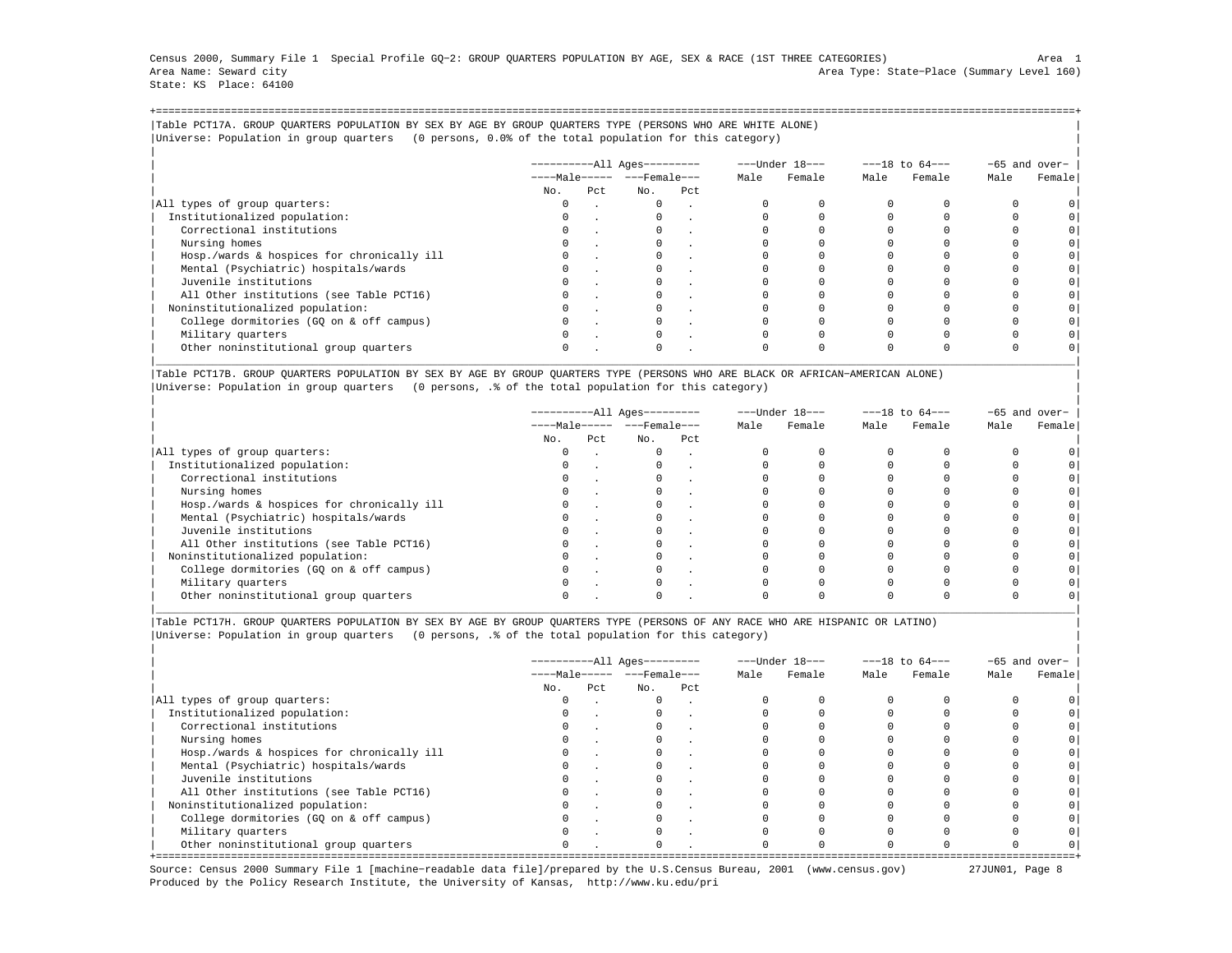Census 2000, Summary File 1 Special Profile GQ−3: GROUP QUARTERS POPULATION BY AGE, SEX & RACE (NEXT THREE CATEGORIES) Area 1 Area Name: Seward city Area Type: State−Place (Summary Level 160) State: KS Place: 64100

+===================================================================================================================================================+|Table PCT17D. GROUP QUARTERS POPULATION BY SEX BY AGE BY GROUP QUARTERS TYPE (PERSONS WHO ARE ASIAN ALONE) | |Universe: Population in group quarters (0 persons, .% of the total population for this category) |

|                                            |     |     | $------All Aqes------$  |     |      | ---Under 18--- |      | $---18$ to $64---$ |      | -65 and over- |
|--------------------------------------------|-----|-----|-------------------------|-----|------|----------------|------|--------------------|------|---------------|
|                                            |     |     | $---Male--- - - Female$ |     | Male | Female         | Male | Female             | Male | Female        |
|                                            | No. | Pct | No.                     | Pct |      |                |      |                    |      |               |
| All types of group quarters:               |     |     | $\mathbf{0}$            |     |      |                |      |                    |      |               |
| Institutionalized population:              |     |     |                         |     |      |                |      |                    |      |               |
| Correctional institutions                  |     |     |                         |     |      |                |      |                    |      | $\circ$       |
| Nursing homes                              |     |     |                         |     |      |                |      |                    |      |               |
| Hosp./wards & hospices for chronically ill |     |     |                         |     |      |                |      |                    |      | $\circ$       |
| Mental (Psychiatric) hospitals/wards       |     |     |                         |     |      |                |      |                    |      | $\circ$       |
| Juvenile institutions                      |     |     |                         |     |      |                |      |                    |      | $\circ$       |
| All Other institutions (see Table PCT16)   |     |     |                         |     |      |                |      |                    |      |               |
| Noninstitutionalized population:           |     |     |                         |     |      |                |      |                    |      | $\circ$       |
| College dormitories (GO on & off campus)   |     |     |                         |     |      |                |      |                    |      | $\circ$       |
| Military quarters                          |     |     | $\Omega$                |     |      |                |      |                    |      |               |
| Other noninstitutional group quarters      |     |     |                         |     |      |                |      |                    |      |               |

|Table PCT17C. GROUP QUARTERS POPULATION BY SEX BY AGE BY GROUP QUARTERS TYPE (PERSONS WHO ARE AMERICAN INDIAN AND ALASKA NATIVE ALONE) | |Universe: Population in group quarters (0 persons, .% of the total population for this category) |

|                                            |          |     | ----------All Ages---------    |        |      | ---Under 18--- |      | $---18$ to $64---$ |      | $-65$ and over- |
|--------------------------------------------|----------|-----|--------------------------------|--------|------|----------------|------|--------------------|------|-----------------|
|                                            |          |     | $---Male--- -  ---$ Female --- |        | Male | Female         | Male | Female             | Male | Female          |
|                                            | No.      | Pct | No.                            | Pct    |      |                |      |                    |      |                 |
| All types of group quarters:               | 0        |     | $\mathbf{0}$                   | $\sim$ |      |                |      |                    |      |                 |
| Institutionalized population:              | 0        |     |                                |        |      |                |      |                    |      |                 |
| Correctional institutions                  | $\Omega$ |     |                                |        |      |                |      |                    |      |                 |
| Nursing homes                              |          |     |                                |        |      |                |      |                    |      |                 |
| Hosp./wards & hospices for chronically ill |          |     |                                |        |      |                |      |                    |      |                 |
| Mental (Psychiatric) hospitals/wards       |          |     |                                |        |      |                |      |                    |      |                 |
| Juvenile institutions                      | $\Omega$ |     |                                |        |      |                |      |                    |      |                 |
| All Other institutions (see Table PCT16)   |          |     |                                |        |      |                |      |                    |      |                 |
| Noninstitutionalized population:           |          |     |                                |        |      |                |      |                    |      |                 |
| College dormitories (GQ on & off campus)   |          |     |                                |        |      |                |      |                    |      |                 |
| Military quarters                          | $\Omega$ |     |                                |        |      |                |      |                    |      |                 |
| Other noninstitutional group quarters      |          |     |                                |        |      |                |      |                    |      |                 |

|Table PCT17E. GROUP QUARTERS POPULATION BY SEX BY AGE BY GROUP QUARTERS TYPE (PERSONS WHO ARE NATIVE HAWAIIAN AND OTHER PACIFIC ISLANDER ALONE) | |Universe: Population in group quarters (0 persons, .% of the total population for this category) |

|                                            |          |     | $------All Aqes------$ |        |      | ---Under 18--- |      | $---18$ to $64---$ | -65 and over- |        |
|--------------------------------------------|----------|-----|------------------------|--------|------|----------------|------|--------------------|---------------|--------|
|                                            |          |     | $---Male--- - -Frame$  |        | Male | Female         | Male | Female             | Male          | Female |
|                                            | No.      | Pct | No.                    | Pct.   |      |                |      |                    |               |        |
| All types of group quarters:               | 0        |     | $\Omega$               |        |      |                |      |                    |               |        |
| Institutionalized population:              | $\Omega$ |     | $\Omega$               | $\sim$ |      |                |      |                    |               |        |
| Correctional institutions                  |          |     |                        |        |      |                |      |                    |               |        |
| Nursing homes                              |          |     |                        |        |      |                |      |                    |               |        |
| Hosp./wards & hospices for chronically ill |          |     | $\Omega$               |        |      |                |      |                    |               |        |
| Mental (Psychiatric) hospitals/wards       |          |     |                        |        |      |                |      |                    |               |        |
| Juvenile institutions                      |          |     |                        |        |      |                |      |                    |               |        |
| All Other institutions (see Table PCT16)   |          |     |                        |        |      |                |      |                    |               |        |
| Noninstitutionalized population:           |          |     | $\Omega$               |        |      |                |      |                    |               |        |
| College dormitories (GQ on & off campus)   |          |     |                        |        |      |                |      |                    |               |        |
| Military quarters                          |          |     |                        |        |      |                |      |                    |               |        |
| Other noninstitutional group quarters      |          |     | $\Omega$               |        |      |                |      |                    |               |        |

Source: Census 2000 Summary File 1 [machine−readable data file]/prepared by the U.S.Census Bureau, 2001 (www.census.gov) 27JUN01, Page 9 Produced by the Policy Research Institute, the University of Kansas, http://www.ku.edu/pri